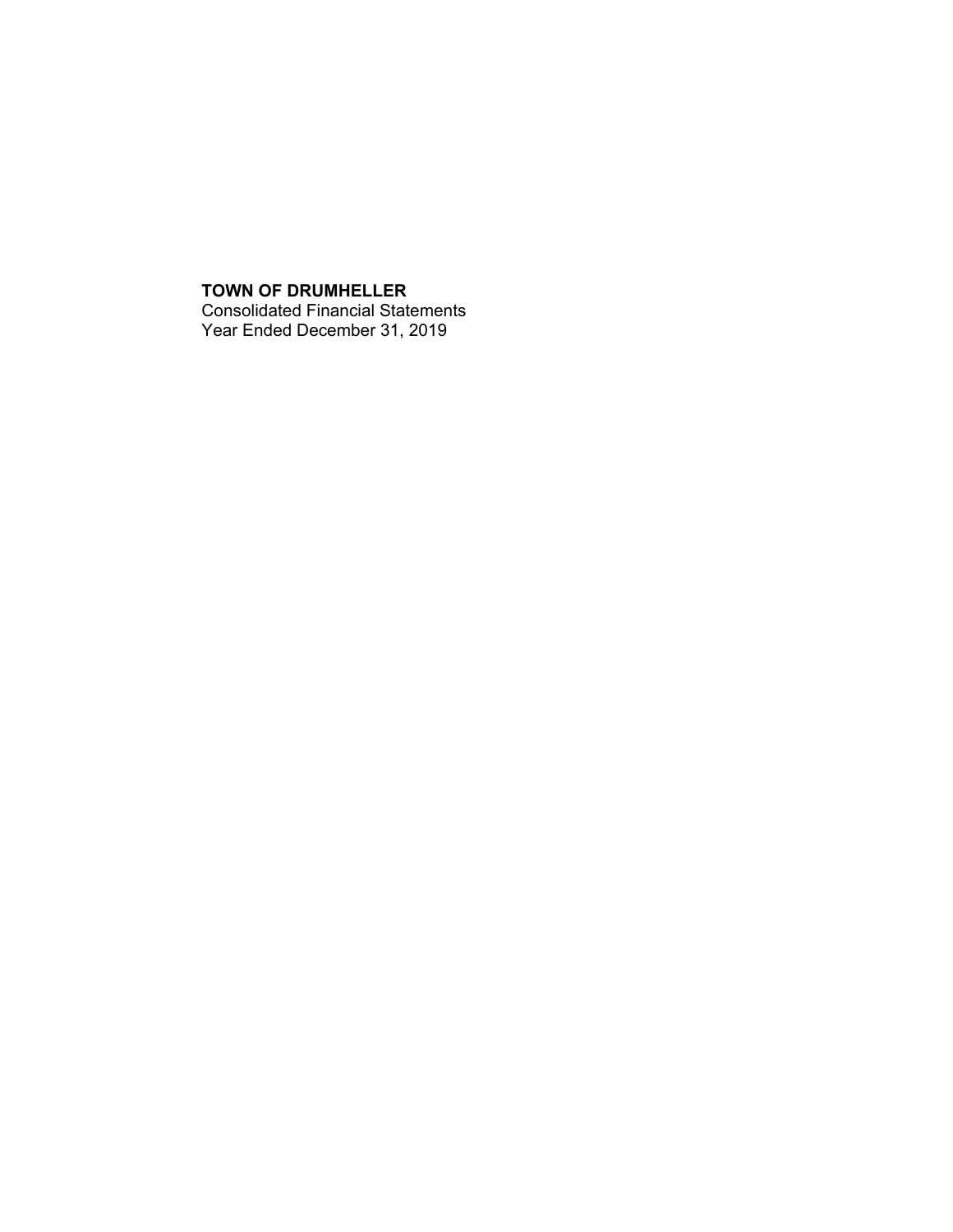Index to Consolidated Financial Statements Year Ended December 31, 2019

|                                                                     | Page      |
|---------------------------------------------------------------------|-----------|
| MANAGEMENT'S RESPONSIBILITY FOR FINANCIAL REPORTING                 | 1         |
| <b>INDEPENDENT AUDITOR'S REPORT</b>                                 | $2 - 3$   |
| CONSOLIDATED FINANCIAL STATEMENTS                                   |           |
| <b>Consolidated Statement of Financial Position</b>                 | 4         |
| <b>Consolidated Statement of Operations and Accumulated Surplus</b> | 5         |
| Consolidated Statement of Changes in Net Financial Assets           | 6         |
| <b>Consolidated Statement of Cash Flows</b>                         | 7         |
| Notes to Consolidated Financial Statements                          | $8 - 24$  |
| Consolidated Segmented Information (Schedule 1)                     | $25 - 26$ |
| Consolidated Segmented Information (Schedule 2)                     | $27 - 28$ |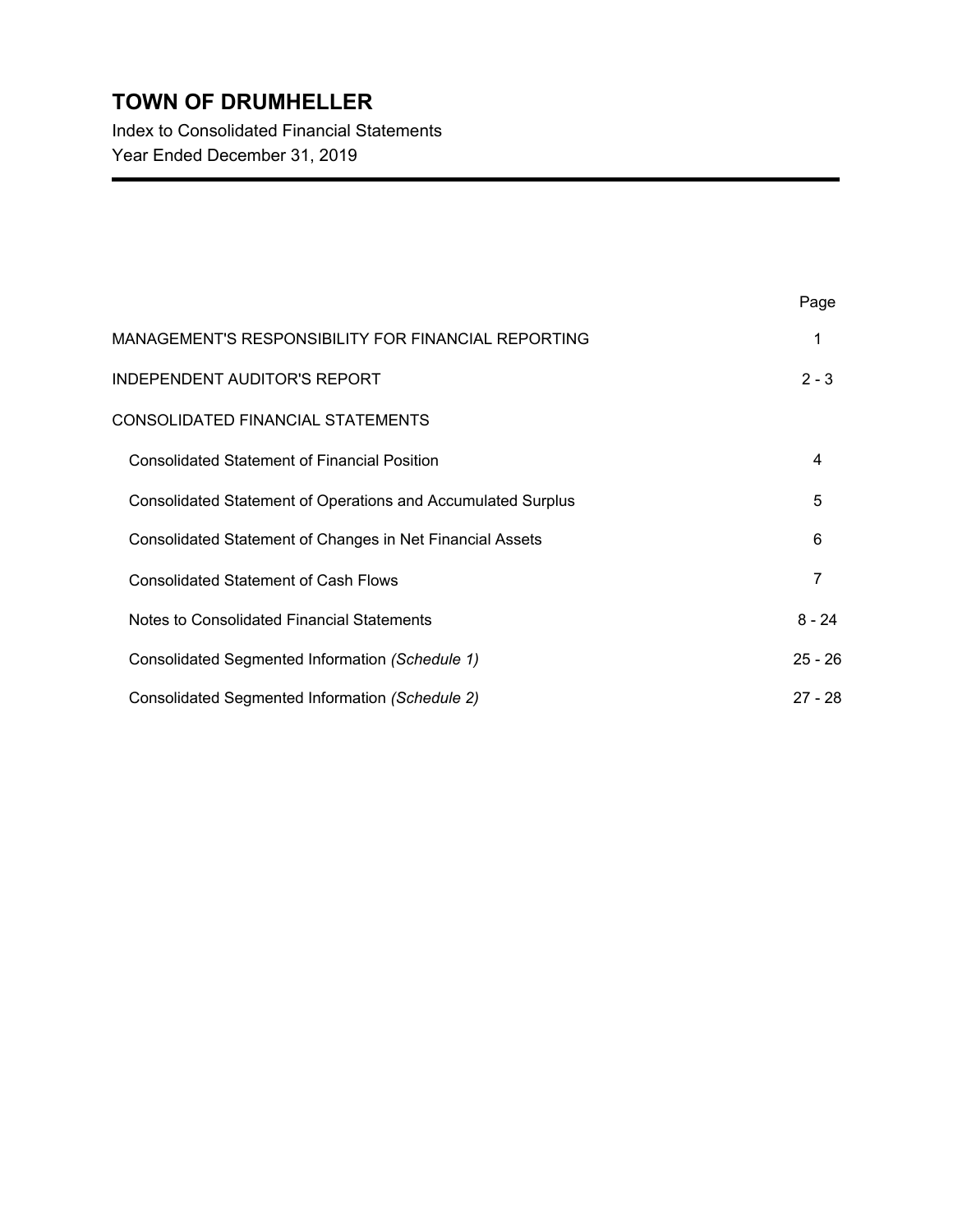## MANAGEMENT'S RESPONSIBILITY FOR FINANCIAL REPORTING

The accompanying consolidated financial statements of the Town of Drumheller (the "Town") have been prepared in accordance with Canadian public sector accounting standards. When alternative accounting methods exist, management has chosen those it deems most appropriate in the circumstances. These statements include certain amounts based on management's estimates and judgments. Management has determined such amounts based on a reasonable basis in order to ensure that the financial statements are presented fairly in all material respects.

The integrity and reliability of the Town of Drumheller's reporting systems are achieved through the use of formal policies and procedures, the careful selection of employees and an appropriate division of responsibilities. These systems are designed to provide reasonable assurance that the financial information is reliable and accurate.

The Town's Council is responsible for ensuring that management fulfills its responsibility for financial reporting and is ultimately responsible for reviewing and approving the financial statements. Council meets periodically with management, as well as the external auditors, to discuss internal controls over the financial reporting process, auditing matters and financial reporting issues, to satisfy themselves that each party is properly discharging their responsibilities, and to review the consolidated financial statements and the independent auditors' report.

The consolidated financial statements have been audited on behalf of Council by RSM Alberta LLP, in accordance with Canadian public sector accounting standards.

Chief Administrative Officer

**Finance Manager** 

Drumheller, AB October 19, 2020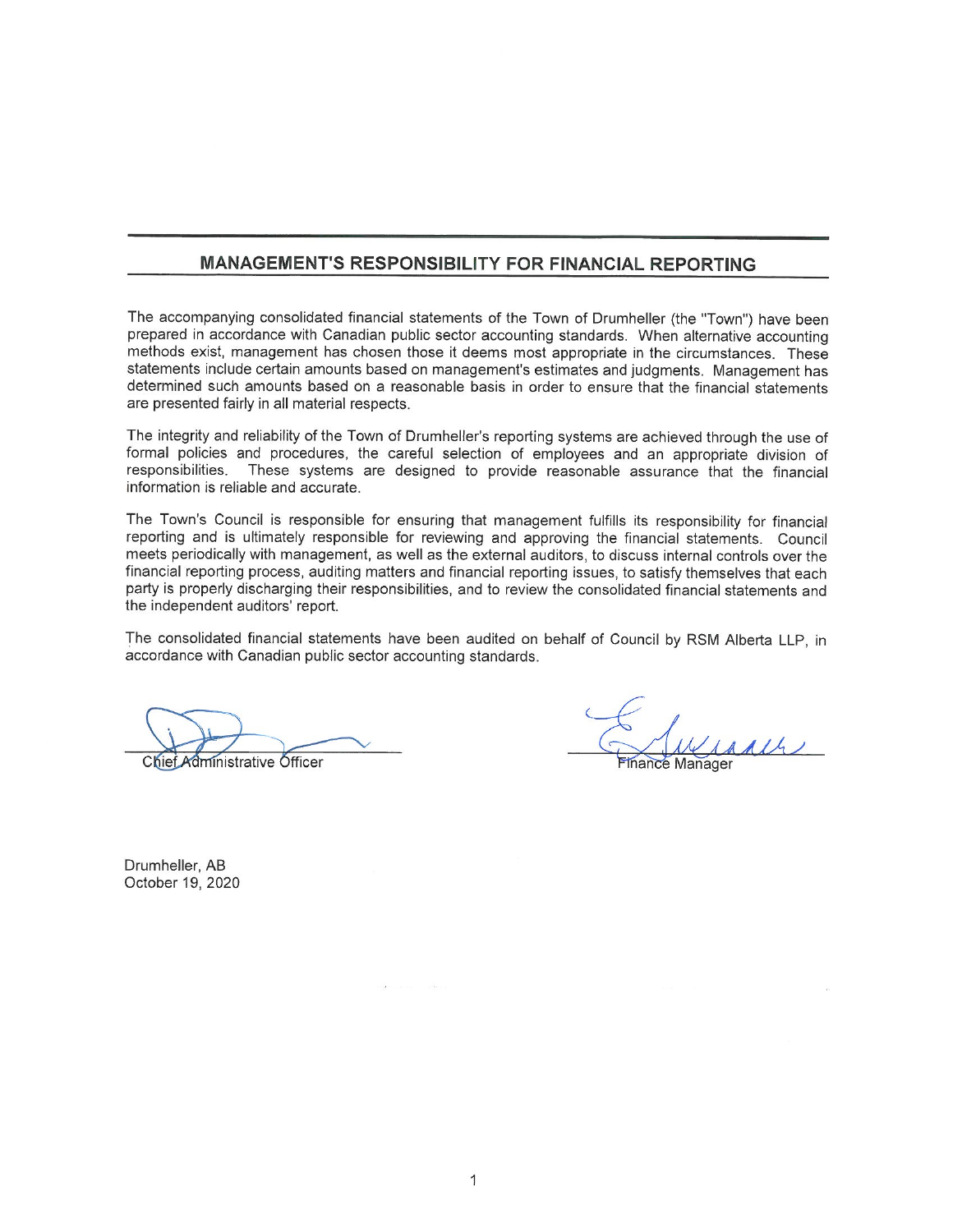

#### **INDEPENDENT AUDITOR'S REPORT**

### To the Members of Council of Town of Drumheller

#### *Opinion*

We have audited the consolidated financial statements of Town of Drumheller (the Town), which comprise the consolidated statement of financial position as at December 31, 2019, and the consolidated statements of operations and accumulated surplus, changes in net financial assets and cash flows for the year then ended, and notes to the consolidated financial statements, including a summary of significant accounting policies.

In our opinion, the accompanying consolidated financial statements present fairly, in all material respects, the financial position of the Town as at December 31, 2019, and the results of its operations and its cash flows for the year then ended in accordance with Canadian public sector accounting standards.

#### *Basis for Opinion*

We conducted our audit in accordance with Canadian generally accepted auditing standards. Our responsibilities under those standards are further described in the *Auditor's Responsibilities for the Audit of the Consolidated Financial Statements* section of our report. We are independent of the Town in accordance with the ethical requirements that are relevant to our audit of the consolidated financial statements in Canada, and we have fulfilled our other ethical responsibilities in accordance with those requirements. We believe that the audit evidence we have obtained is sufficient and appropriate to provide a basis for our opinion.

#### *Responsibilities of Management and Those Charged with Governance for the Consolidated Financial Statements*

Management is responsible for the preparation and fair presentation of the consolidated financial statements in accordance with Canadian public sector accounting standards, and for such internal control as management determines is necessary to enable the preparation of consolidated financial statements that are free from material misstatement, whether due to fraud or error.

In preparing the consolidated financial statements, management is responsible for assessing the Town's ability to continue as a going concern, disclosing, as applicable, matters relating to going concern and using the going concern basis of accounting unless management either intends to liquidate the Town or to cease operations, or has no realistic alternative but to do so.

Those charged with governance are responsible for overseeing the Town's financial reporting process.

*(continues)*

**THE POWER OF BEING UNDERSTOOD** AUDIT | TAX | CONSULTING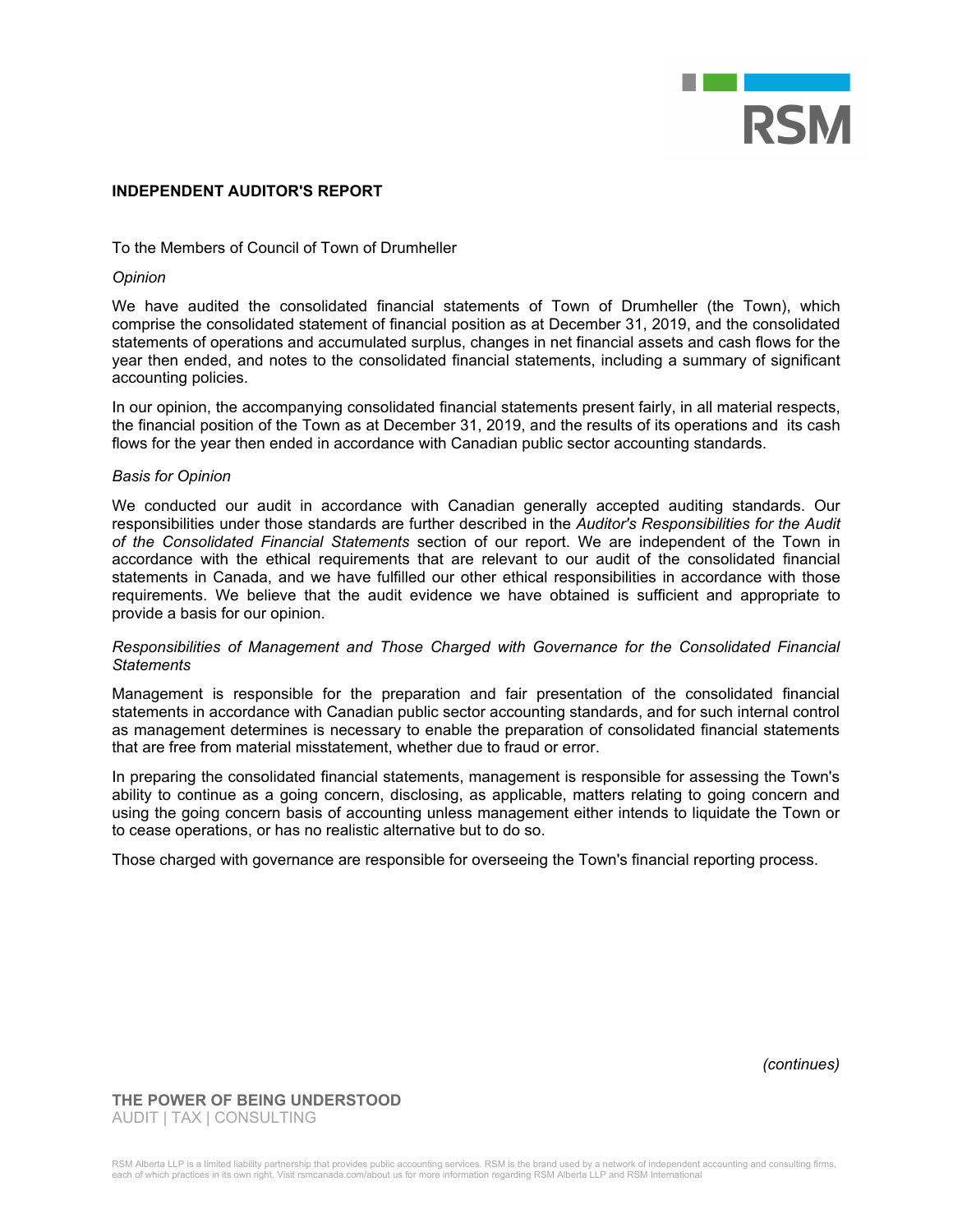#### *Auditor's Responsibilities for the Audit of the Financial Statements*

Our objectives are to obtain reasonable assurance about whether the consolidated financial statements as a whole are free from material misstatement, whether due to fraud or error, and to issue an auditor's report that includes our opinion. Reasonable assurance is a high level of assurance, but is not a guarantee that an audit conducted in accordance with Canadian generally accepted auditing standards will always detect a material misstatement when it exists. Misstatements can arise from fraud or error and are considered material if, individually or in the aggregate, they could reasonably be expected to influence the economic decisions of users taken on the basis of these consolidated financial statements. As part of an audit in accordance with Canadian generally accepted auditing standards, we exercise professional judgment and maintain professional skepticism throughout the audit. We also:

- Identify and assess the risks of material misstatement of the consolidated financial statements, whether due to fraud or error, design and perform audit procedures responsive to those risks, and obtain audit evidence that is sufficient and appropriate to provide a basis for our opinion. The risk of not detecting a material misstatement resulting from fraud is higher than for one resulting from error, as fraud may involve collusion, forgery, intentional omissions, misrepresentations, or the override of internal control.
- Obtain an understanding of internal control relevant to the audit in order to design audit procedures that are appropriate in the circumstances, but not for the purpose of expressing an opinion on the effectiveness of the Town's internal control.
- Evaluate the appropriateness of accounting policies used and the reasonableness of accounting estimates and related disclosures made by management.
- Conclude on the appropriateness of management's use of the going concern basis of accounting and, based on the audit evidence obtained, whether a material uncertainty exists related to events or conditions that may cast significant doubt on the Town's ability to continue as a going concern. If we conclude that a material uncertainty exists, we are required to draw attention in our auditor's report to the related disclosures in the consolidated financial statements or, if such disclosures are inadequate, to modify our opinion. Our conclusions are based on the audit evidence obtained up to the date of our auditor's report. However, future events or conditions may cause the Town to cease to continue as a going concern.
- Evaluate the overall presentation, structure and content of the consolidated financial statements, including the disclosures, and whether the consolidated financial statements represent the underlying transactions and events in a manner that achieves fair presentation.

We communicate with those charged with governance regarding, among other matters, the planned scope and timing of the audit and significant audit findings, including any significant deficiencies in internal control that we identify during our audit.

RSM Alberta LLP Edmonton, Alberta Chartered Professional Accountants

October 19, 2020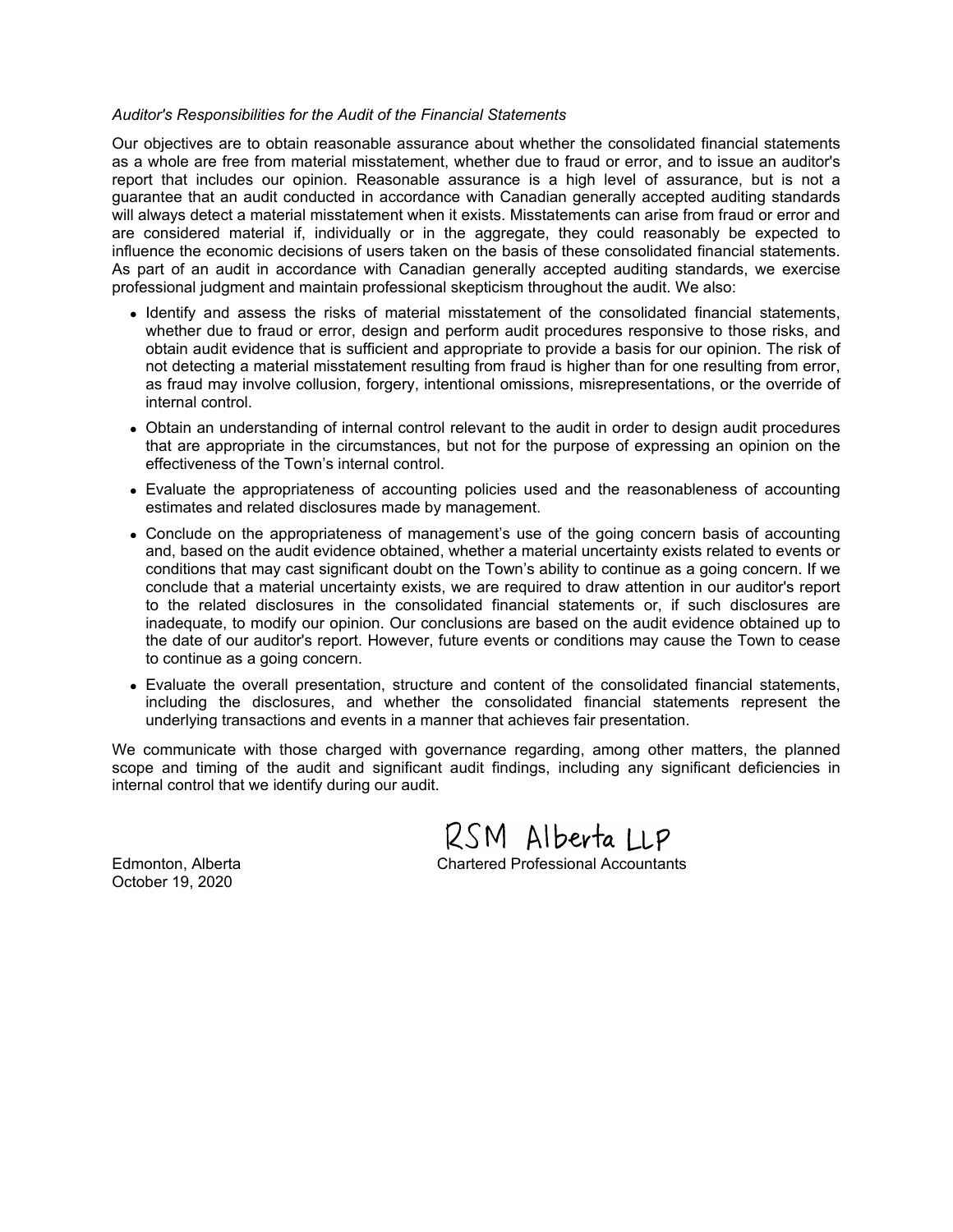Consolidated Statement of Financial Position

December 31, 2019

| \$<br>5,462,817 | \$<br>4,179,303 |
|-----------------|-----------------|
| 1,119,575       | 946,013         |
| 4,172,622       | 3,616,919       |
| 94,612          | 17,380          |
| 1,860,514       | 1,827,324       |
| 27,562,526      | 25,619,894      |
| 40,272,666      | 36,206,833      |
|                 |                 |
|                 |                 |
| 2,680,280       | 2,607,989       |
| 484,601         | 564,746         |
| 11,308,677      | 10,513,170      |
| 8,521,612       | 9,190,367       |
| 22,995,170      | 22,876,272      |
| 17,277,496      | 13,330,561      |
|                 |                 |
| 140,495,217     | 142,201,352     |
| 594,652         | 611,945         |
| 290,580         | 302,222         |
| 141,380,449     | 143,115,519     |
| \$158,657,945   | \$156,446,080   |
|                 |                 |

CONTINGENCIES *(Note 19)*

COMMITMENTS *(Note 20)*

SUBSEQUENT EVENTS *(Note 21)*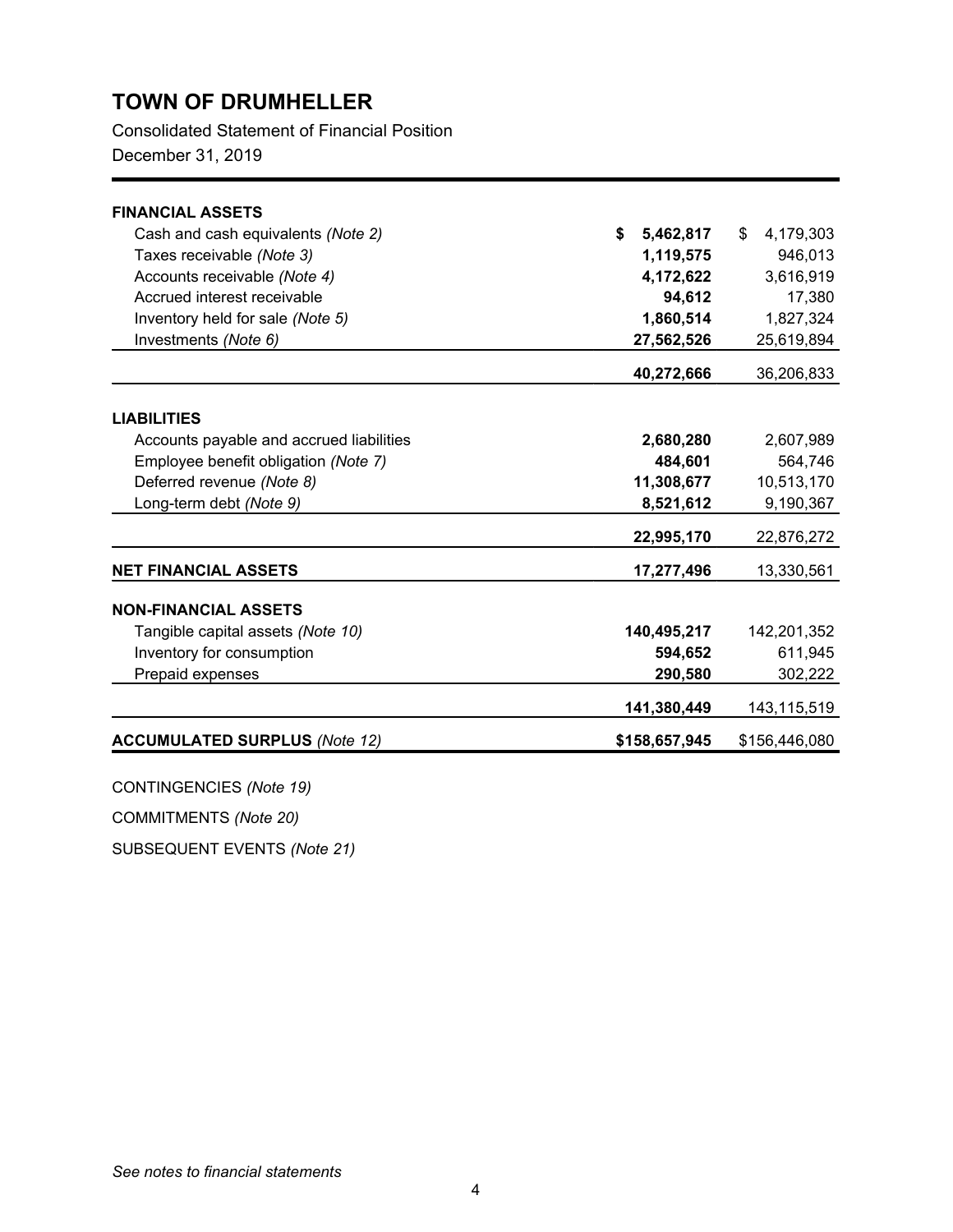Consolidated Statement of Operations and Accumulated Surplus

|                                                                       | Budget 2019<br>(Note 24) | 2019            | 2018            |
|-----------------------------------------------------------------------|--------------------------|-----------------|-----------------|
|                                                                       |                          |                 |                 |
| <b>REVENUES</b><br>Net municpal taxes (Note 13)                       | \$<br>8,941,710          | 8,907,363<br>\$ | \$<br>8,750,341 |
| Government transfers for operating (Note 14)                          | 784,813                  | 1,090,867       | 909,180         |
| Sales and user fees                                                   | 7,476,580                | 6,944,110       | 7,837,542       |
| Franchise and concessions                                             | 1,685,000                | 1,784,107       | 1,731,291       |
| Investment income                                                     | 385,000                  | 498,507         | 488,670         |
| Penalties and costs on taxes                                          | 166,000                  | 170,662         | 167,774         |
| Rentals                                                               | 344,352                  | 488,349         | 434,338         |
| Other                                                                 | 888,450                  | 281,873         | 224,509         |
|                                                                       | 20,671,905               | 20,165,838      | 20,543,645      |
|                                                                       |                          |                 |                 |
| <b>EXPENSES</b> (Note 15)                                             |                          |                 |                 |
| Legislative                                                           | 348,020                  | 333,907         | 276,890         |
| Administration                                                        | 1,665,443                | 1,612,855       | 1,525,274       |
| Protective services                                                   | 2,772,790                | 2,536,648       | 2,209,069       |
| <b>Transportation services</b>                                        | 2,809,105                | 3,345,598       | 3,823,164       |
| Water and wastewater                                                  | 6,079,520                | 5,231,836       | 5,260,838       |
| Waste management                                                      | 415,700                  | 409,178         | 418,369         |
| Planning and development                                              | 1,038,732                | 803,626         | 735,008         |
| Recreation and parks                                                  | 5,368,285                | 5,045,974       | 4,824,844       |
| Public health and welfare                                             | 437,810                  | 458,644         | 448,993         |
|                                                                       | 20,935,405               | 19,778,266      | 19,522,449      |
| <b>EXCESS OF REVENUES OVER EXPENSES</b>                               |                          |                 |                 |
| <b>BEFORE CAPITAL REVENUES</b>                                        | (263, 500)               | 387,572         | 1,021,196       |
|                                                                       |                          |                 |                 |
| <b>CAPITAL REVENUES</b><br>Government transfers for capital (Note 14) | 12,366,420               | 1,688,903       | 1,892,719       |
| Other capital                                                         | 50,800                   | 121,295         | 70,190          |
| Gain on disposal of tangible capital assets                           |                          | 14,095          | 34,757          |
|                                                                       |                          |                 |                 |
|                                                                       | 12,417,220               | 1,824,293       | 1,997,666       |
| <b>EXCESS OF REVENUES OVER EXPENSES</b>                               | 12, 153, 720             | 2,211,865       | 3,018,862       |
| ACCUMULATED SURPLUS - BEGINNING OF                                    |                          |                 |                 |
| <b>YEAR</b>                                                           | 156,446,080              | 156,446,080     | 153,427,218     |
| <b>ACCUMULATED SURPLUS - END OF YEAR</b>                              | \$168,599,800            | \$158,657,945   | \$156,446,080   |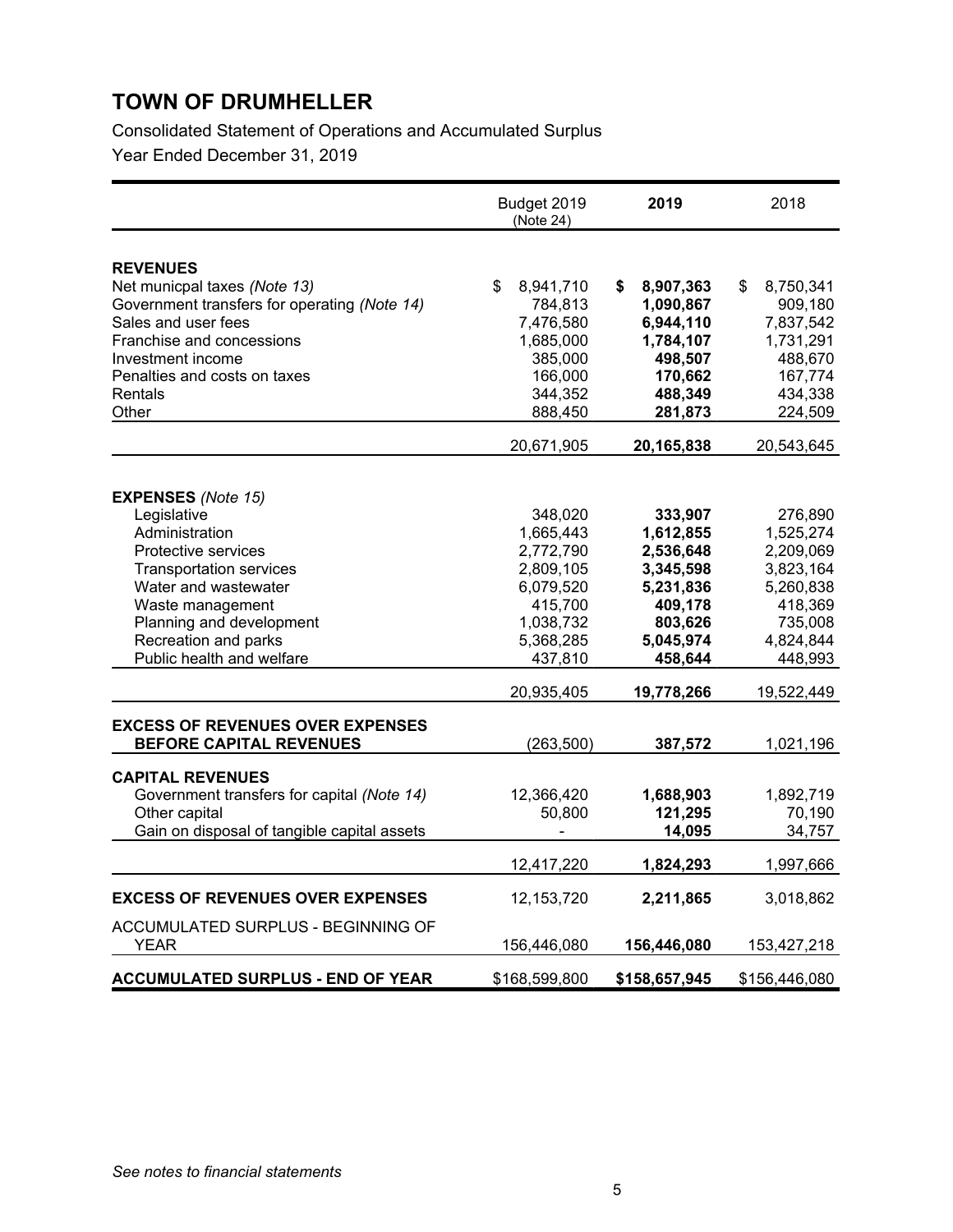Consolidated Statement of Changes in Net Financial Assets

|                                                                                                                                                                             | Budget<br>2019<br>(Note 24) | 2019                                           | 2018                                            |
|-----------------------------------------------------------------------------------------------------------------------------------------------------------------------------|-----------------------------|------------------------------------------------|-------------------------------------------------|
|                                                                                                                                                                             |                             |                                                |                                                 |
| <b>EXCESS OF REVENUES OVER EXPENSES</b>                                                                                                                                     | 12, 153, 720<br>\$          | 2,211,865<br>\$                                | 3,018,862<br>\$                                 |
| Acquisition of tangible capital assets<br>Amortization of tangible capital assets<br>Gain on sale of tangible capital assets<br>Proceeds on sale of tangible capital assets | (18, 570, 020)<br>120,000   | (2,958,207)<br>4,611,525<br>(14,095)<br>66,912 | (4,642,257)<br>4,259,030<br>(34, 757)<br>48,616 |
| Decrease (increase) in prepaid expenses<br>Decrease in inventory for consumption                                                                                            | (18, 450, 020)              | 1,706,135<br>11,642<br>17,293                  | (369, 368)<br>(12, 652)<br>55,997               |
|                                                                                                                                                                             | (18, 450, 020)              | 1,735,070                                      | (326,023)                                       |
| <b>INCREASE (DECREASE) IN NET FINANCIAL</b><br><b>ASSETS</b>                                                                                                                | (6, 296, 300)               | 3,946,935                                      | 2,692,839                                       |
| <b>NET FINANCIAL ASSETS - BEGINNING OF</b><br>YEAR                                                                                                                          | 10,637,722                  | 13,330,561                                     | 10,637,722                                      |
| <b>NET FINANCIAL ASSETS - END OF YEAR</b>                                                                                                                                   | 4,341,422<br>\$             | 17,277,496<br>S.                               | 13,330,561<br>\$                                |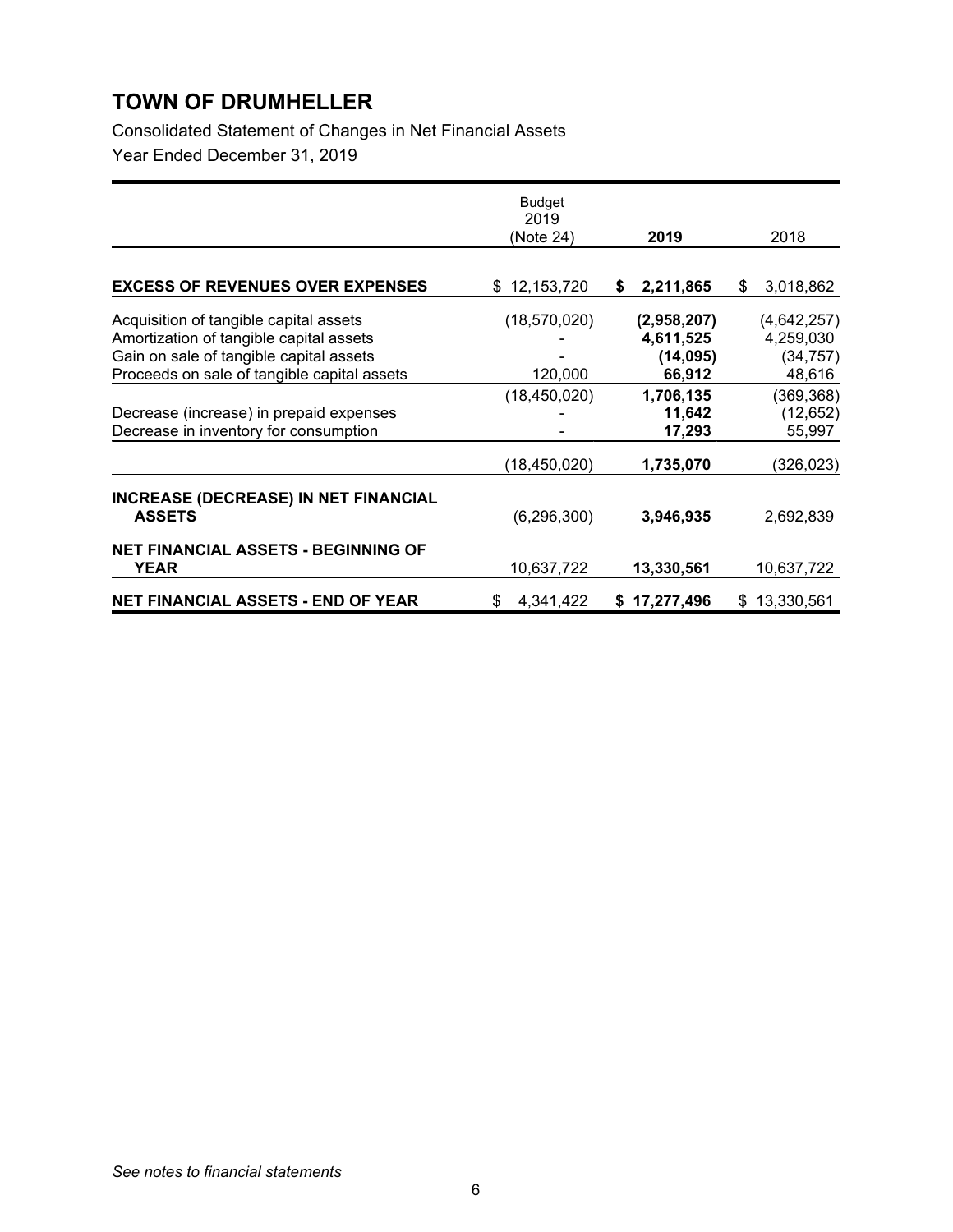Consolidated Statement of Cash Flows

|                                               | 2019            | 2018            |
|-----------------------------------------------|-----------------|-----------------|
| <b>OPERATING ACTIVITIES</b>                   |                 |                 |
| Excess of revenues over expenses              | \$<br>2,211,865 | \$<br>3,018,862 |
| Items not affecting cash:                     |                 |                 |
| Amortization of tangible capital assets       | 4,611,525       | 4,259,030       |
| Gain on disposal of tangible capital assets   | (14, 095)       | (34, 757)       |
|                                               |                 |                 |
|                                               | 6,809,295       | 7,243,135       |
| Changes in non-cash working capital:          |                 |                 |
| Taxes receivable                              | (173, 562)      | 188,753         |
| Accounts receivable                           | (555, 703)      | 5,481,727       |
| Accrued interest receivable                   | (77, 232)       | 46,750          |
| Inventory held for sale                       | (33, 190)       | 19,975          |
| Accounts payable and accrued liabilities      | 72,291          | (120, 191)      |
| Employee benefit obligation                   | (80, 145)       | (30, 222)       |
| Deferred revenue                              | 795,507         | 983,501         |
| Inventory for consumption                     | 17,293          | 55,997          |
| Prepaid expenses                              | 11,642          | (12, 652)       |
|                                               | (23,099)        | 6,613,638       |
|                                               | 6,786,196       | 13,856,773      |
|                                               |                 |                 |
| <b>CAPITAL ACTIVITIES</b>                     |                 |                 |
| Acquisition of tangible capital assets        | (2,958,207)     | (4,642,257)     |
| Proceeds on sale of tangible capital assets   | 66,912          | 48,616          |
|                                               | (2,891,295)     | (4,593,641)     |
| <b>INVESTING ACTIVITIES</b>                   |                 |                 |
| Purchase of investments                       | (3,522,028)     | (22, 128, 275)  |
| Proceeds on redemption of investments         | 1,579,396       | 6,900,066       |
|                                               |                 |                 |
|                                               | (1,942,632)     | (15, 228, 209)  |
| <b>FINANCING ACTIVITIES</b>                   |                 |                 |
| Proceeds from issuance of long-term debt      |                 | 476,165         |
| Repayment of long-term debt                   | (668, 755)      | (891,002)       |
|                                               |                 |                 |
|                                               | (668, 755)      | (414, 837)      |
| (DECREASE) INCREASE IN CASH                   | 1,283,514       | (6,379,914)     |
| Cash and cash equivalents - beginning of year | 4,179,303       | 10,559,217      |
| CASH AND CASH EQUIVALENTS - END OF YEAR       | \$<br>5,462,817 | \$<br>4,179,303 |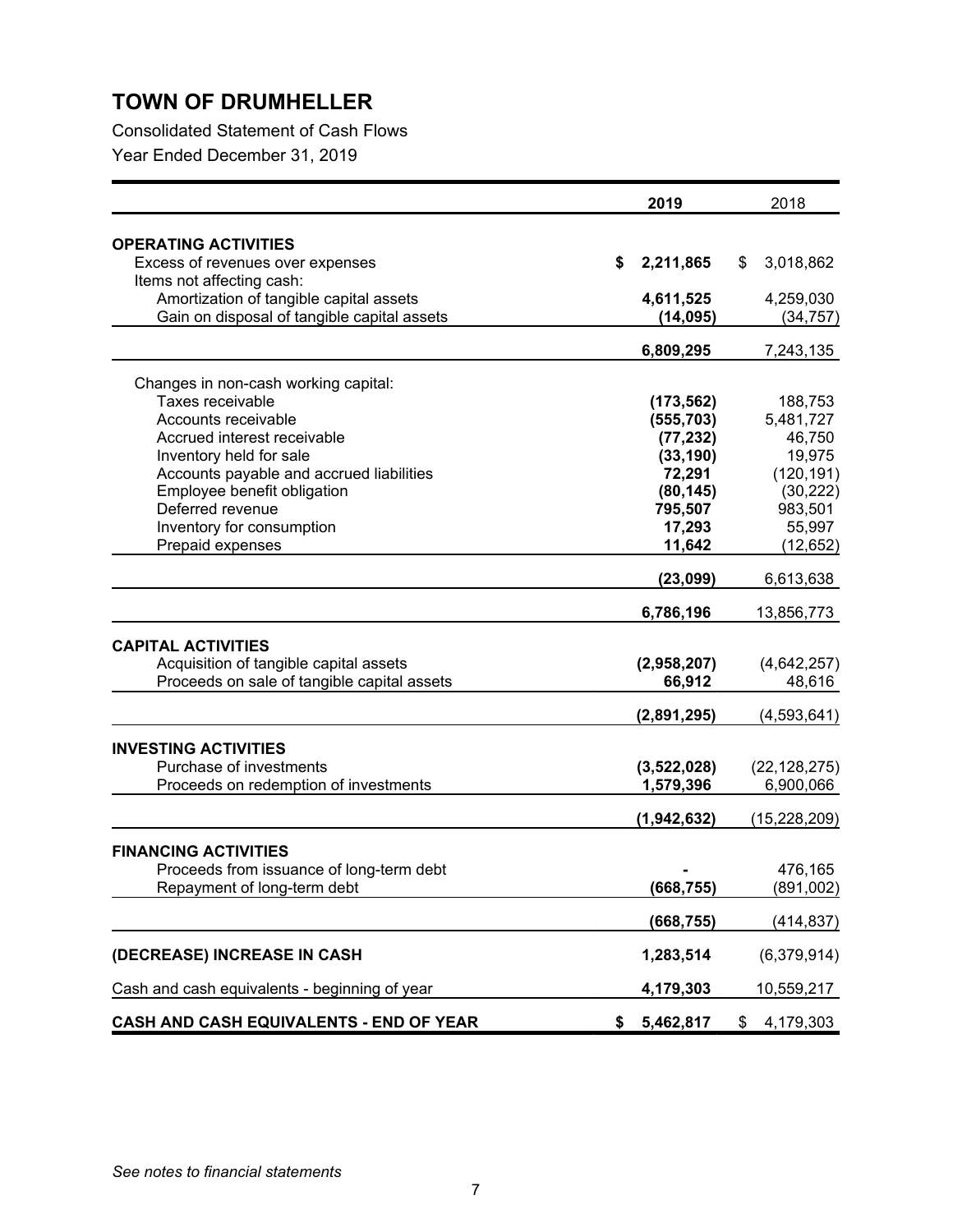Notes to Consolidated Financial Statements

### Year Ended December 31, 2019

### **1. SUMMARY OF SIGNIFICANT ACCOUNTING POLICIES**

The consolidated financial statements of the Town of Drumheller (the "Town") are the representations of management prepared in accordance with Canadian Public Sector Accounting Standards (PSAS). Significant aspects of the accounting policies adopted by the Town are as follows:

#### Reporting entity

The consolidated financial statements reflect the assets, liabilities, revenues and expenses, changes in net financial assets and cash flows of the reporting entity. This entity is comprised of the municipal operations plus all the organizations that are owned or controlled by the Town and therefore, are accountable to the Town Council for the administration of their financial affairs and resources. The summary of taxes levied (Note 13) also includes requisitions for education and social organizations that are not part of the municipal reporting entity.

#### Cash and cash equivalents

Cash and cash equivalents consist of cash on hand and cash on deposit less outstanding cheques at the reporting date.

#### Investments

Investments are recorded at cost. Investment premiums and discounts are amortized on the net present value basis over the term of the respective investments. When there has been a decline in the market value which is other than temporary in nature, the respective investments are written down to market value. During the year, there was no impairment recorded (2018 - \$nil).

#### Inventory held for resale

Inventory held for resale includes land and buildings. Inventory held for resale is recorded at the lower of cost or net realizable value. Cost includes costs for land acquisition and improvements required to prepare the land for servicing such as clearing, stripping and leveling charges. Related development costs incurred to provide infrastructure such as water and wastewater services, roads, sidewalks and street lighting are recorded as physical assets under their respective function. During the year, there was no impairment recorded (2018 - \$nil).

#### Inventory for consumption

Inventory for consumption is valued at the lower of cost or net realizable value with cost determined using the average cost method.

#### Contaminated sites

Contaminated sites are a result of contamination being introduced into air, soil, water or sediment of a chemical, organic or radioactive material or live organism that exceeds an environmental standard. The liability is recorded net of any expected recoveries. A liability for remediation of a contaminated site is recognized when a site is not in productive use and is management's estimate of the cost of post-remediation including operation, maintenance and monitoring.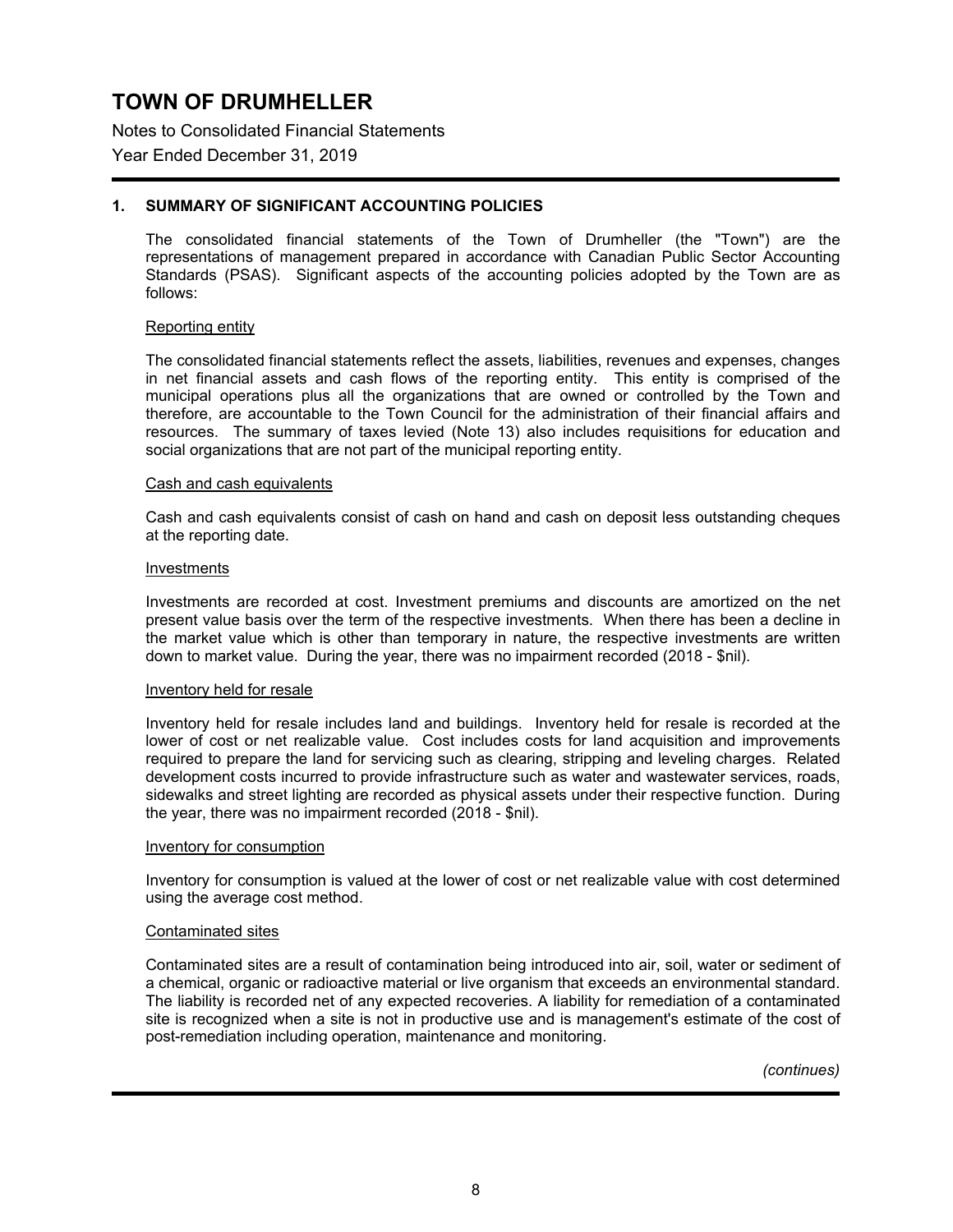Notes to Consolidated Financial Statements

### Year Ended December 31, 2019

### **1. SUMMARY OF SIGNIFICANT ACCOUNTING POLICIES** *(continued)*

### Government transfers

Government transfers are the transfer of assets from senior levels of government that are not the result of an exchange transaction, are not expected to be repaid in the future, or the result of a direct financial return. Government transfers are recognized in the financial statements as revenue in the period in which events giving rise to the transfer occur, providing the transfers are authorized, any eligibility criteria have been met, and reasonable estimates of the amounts can be determined.

#### Tangible capital assets

Tangible capital assets are recorded at cost less accumulated amortization. Cost includes all costs directly attributable to the acquisition or construction of the tangible capital asset including transportation costs, installation costs, design and engineering fees, legal fees and site preparation costs. Contributed tangible capital assets are recorded at fair value at the time of the contribution, with a corresponding amount recorded as revenue. Amortization is recorded on a straight-line basis over the estimated life of the tangible capital asset commencing once the asset is available for productive use as follows:

| Land improvements            | 15 to 45 years |
|------------------------------|----------------|
| <b>Buildings</b>             | 25 to 50 years |
| <b>Engineered Structures</b> | 45 to 75 years |
| Water system                 |                |
| Wastewater system            | 45 to 75 years |
| Road system                  | 5 to 65 years  |
| Machinery and equipment      | 5 to 40 years  |
| Vehicles                     | 10 to 40 years |

One-half of the annual amortization is charged in the year of acquisition. Work in process (assets under construction) have a cost of \$2,121,932 (2018 - \$1,326,961) and are not amortized until the asset is available for productive use.

#### Retirement benefits and other employee benefits plans

The Town's contributions due during the period to its multi-employer defined benefit plan are expensed as incurred.

### Excess collections and under-levies

Excess collections arise from the difference between the actual levy made to cover each requisition and the actual amount requisitioned. If the actual levy exceeds the requisition, the excess collection is accrued as a liability and as a reduction in property tax revenue. Requisition tax rates in the subsequent year are adjusted for any excess collections.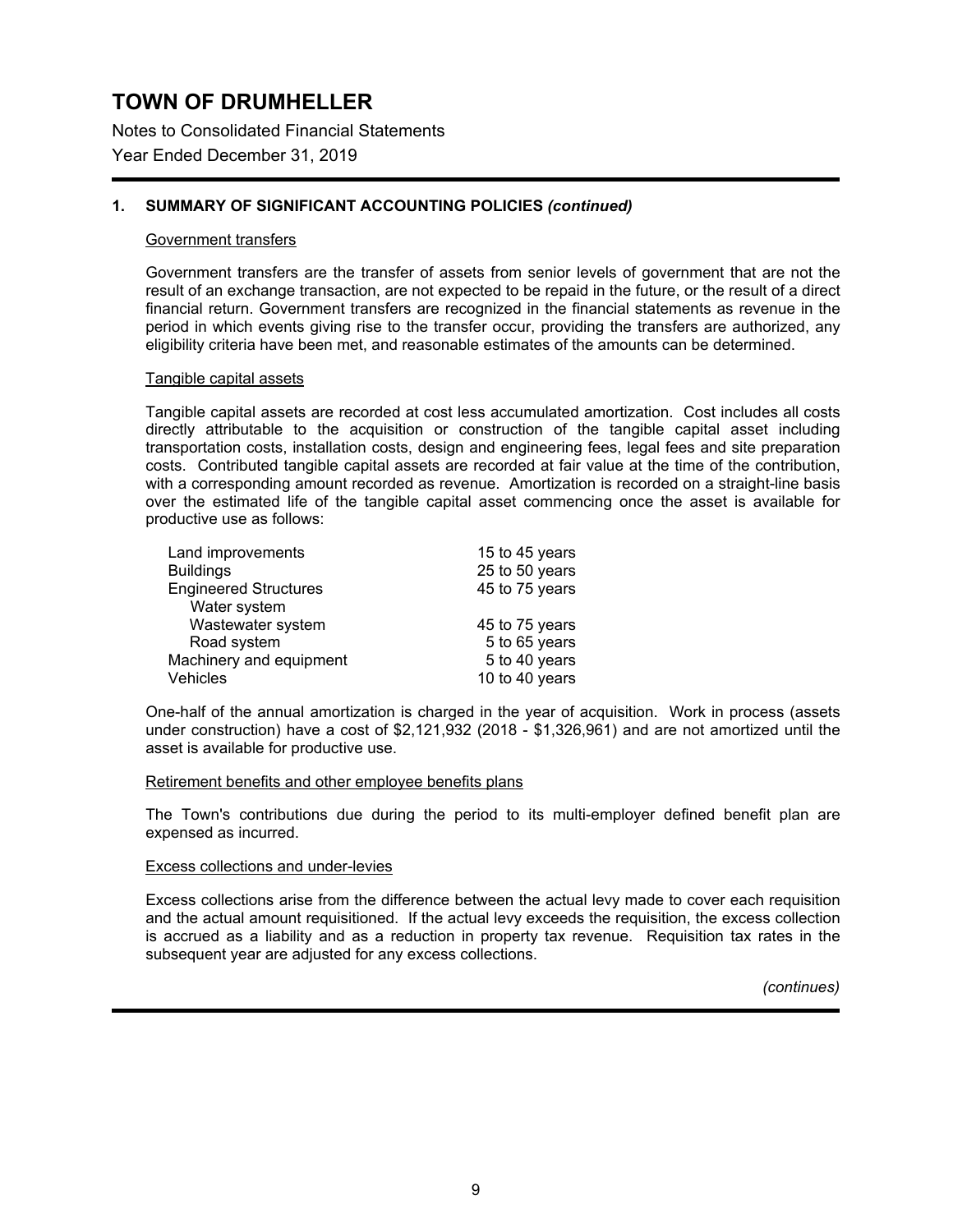Notes to Consolidated Financial Statements

## Year Ended December 31, 2019

## **1. SUMMARY OF SIGNIFICANT ACCOUNTING POLICIES** *(continued)*

#### Collection of taxes on behalf of other taxation authorities

The Town collects taxation revenue on behalf of other entities. Such levies, other revenues, expenses, assets and liabilities with respect to the operations of entities are not reflected in these financial statements.

The entities the Town collects taxation revenue on behalf of are:

- Alberta School Foundation Fund
- Drumheller and District Seniors Foundation

#### Non-financial assets

Non-financial assets are not available to discharge existing liabilities and are held for use in the provision of services. They have useful lives extending beyond the current year and are not intended for sale in the normal course of operations. The change in non-financial assets during the year, along with excess of revenues over expenses, provides the consolidated Change in Net Financial Assets for the year. Non-financial assets include tangible capital assets, inventory for consumption, and prepaid expenses.

#### Use of estimates

The preparation of financial statements in conformity with Canadian public sector accounting standards requires management to make estimates and assumptions that affect the reported amount of assets and liabilities, disclosure of contingent assets and liabilities at the date of the financial statements and the reported amounts of revenues and expenses during the period. Such estimates are periodically reviewed and any adjustments necessary are reported in earnings in the period in which they become known. Where measurement uncertainty exists, the financial statements have been prepared within reasonable limits of materiality. Actual results could differ from these estimates.

Significant estimates include assumptions used in a number of areas including useful lives of tangible capital assets and the determination of reserves. Estimates are also used for various liabilities including accrued liabilities. Other areas that estimates are used include revenue recognized in the year, provision for tax exempt appeals, investment impairment, provisions for allowances in accounts receivable and in performing actuarial valuations of employee future benefits.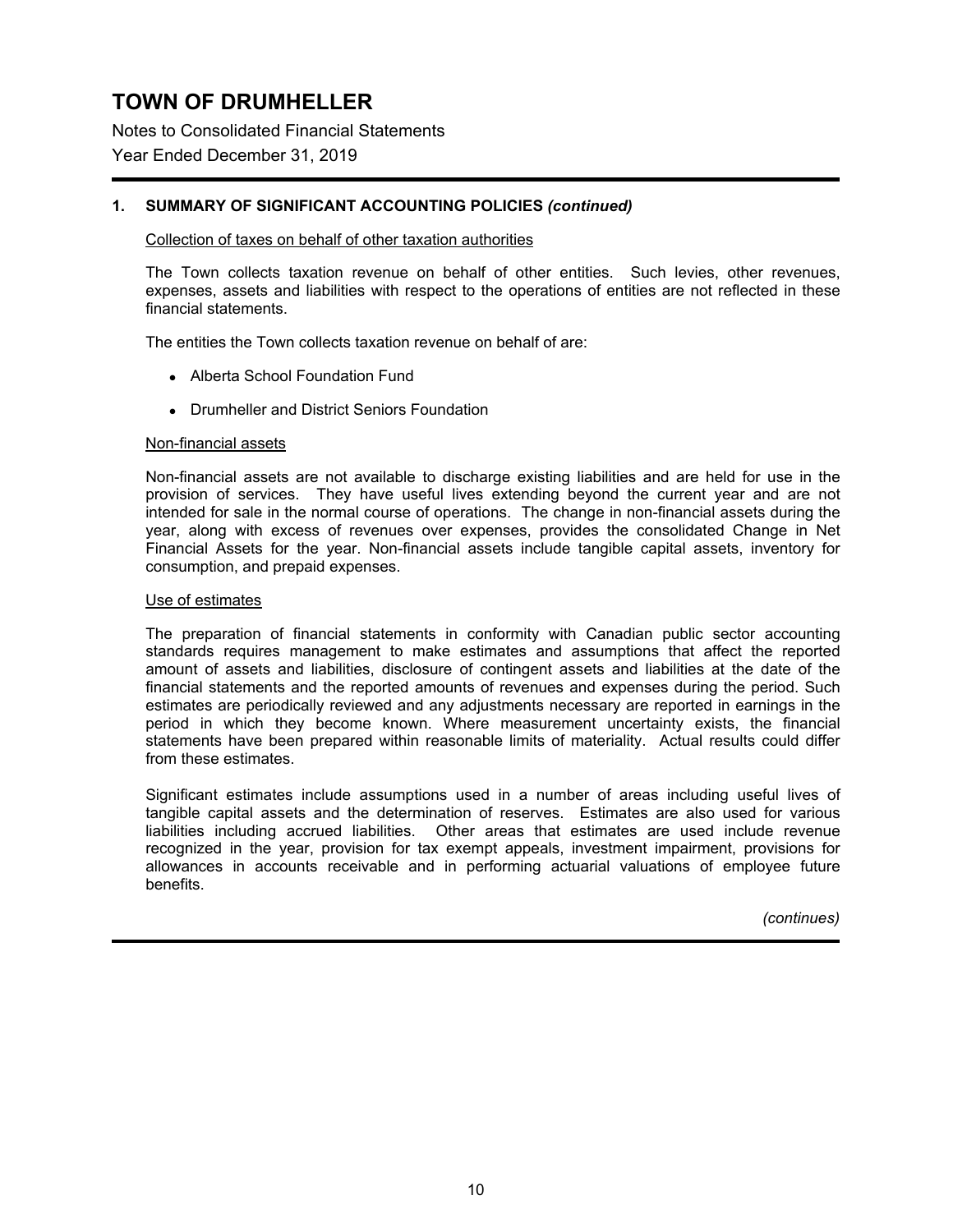Notes to Consolidated Financial Statements

### Year Ended December 31, 2019

### **1. SUMMARY OF SIGNIFICANT ACCOUNTING POLICIES** *(continued)*

#### Revenue recognition

Revenues are accounted for in the period in which the transactions or events occurred that gave rise to the revenues.

Funds received for specific purposes which are externally restricted by legislation, regulation or agreement and are not available for general municipal purposes, are accounted for as deferred revenue on the consolidated Statement of Financial Position. The revenue is recognized in the consolidated Statement of Operations in the year in which it is used for the specified purpose.

Government transfers, which include legislative grants, are recognized in the financial statements in the period in which events giving rise to the transfer occur, providing the transfers are authorized, any eligibility criteria have been met, and reasonable estimates of the amount can be made.

Property tax revenue is based on market value assessments determined in accordance with the Municipal Government Act (MGA). Tax mill rates are established annually. Taxation revenues are recorded at the time the tax billings are issued. Assessments are subject to appear. Losses on assessment appeals are recorded as adjustments to tax revenues and receivables when a written decision is received from the authorized board.

Charges for sewer and water usage are recorded as user fees. Connection fee revenues are recognized when the connection has been established.

Conditional grant revenue is recognized to the extent the conditions imposed on it have been fulfilled. Unconditional grant revenue is recognized when monies are receivable.

Grants for the acquisition of tangible capital assets are recognized in the period in which eligible expenses are made.

Sales of service and other revenue are recognized on an accrual basis.

Revenues from the provision of goods or services are recognized in the period in which the goods are provided or the services are rendered. Rental revenues are recognized in the period to which they relate.

Investment income is reported as revenue in the period earned. When required by agreement or legislation, investment income earned on deferred revenue is added to the investment and forms part of the deferred revenue balance

#### Recently adopted accounting pronouncements

Effective January 1, 2019, the Town adopted the following accounting standards concurrently as required by the Public Sector Accounting Standards Board.

PS 3430 - Restructuring Transactions: This section provides guidance on the recognition, measurement and presentation on restructuring transactions by both the transferor and recipients of assets and/or liabilities, together with related program or operating responsibilities. The Town adopted PS 3430 prospectively and there were no impacts on the financial statement amounts or disclosures.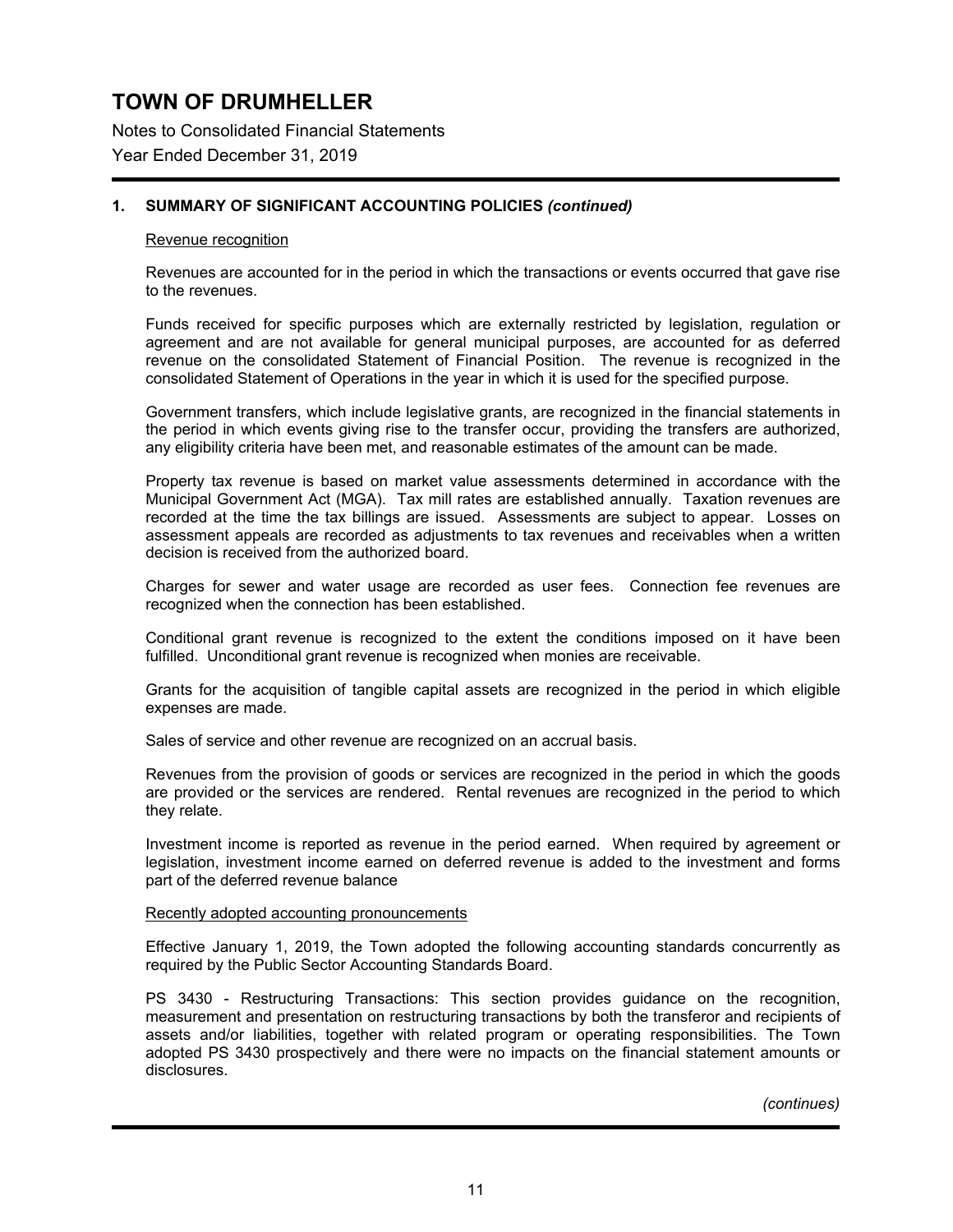Notes to Consolidated Financial Statements

Year Ended December 31, 2019

## **1. SUMMARY OF SIGNIFICANT ACCOUNTING POLICIES** *(continued)*

### Future accounting pronouncements

The following summarizes upcoming changes to public sector accounting standards issued by the Public Sector Accounting Standards Board. The Town will continue to assess the impact and prepare for the adoption of these standards. While the timing of standard adoption may vary, certain standards must be adopted concurrently. The requirements in Financial Statement Presentation (PS 1201), Financial Instruments (PS 3450), Foreign Currency Translations (PS 2601) and Portfolio Investments (PS 3041) must be implemented at the same time.

PS 1201 - Financial Statement Presentation: The implementation of this standard requires a new statement of re-measurement gains and losses separate from the statement of operations. This new statement will include the unrealized gains and losses arising from the re-measurement of financial instruments and items denominated in foreign currency. This standard is effective for fiscal years beginning on or after April 1, 2021.

PS 2601 - Foreign Currency Translation: This section establishes guidance on the recognition, measurement, presentation and disclosure of assets and liabilities denominated in foreign currencies. The Section requires monetary assets and liabilities, denominated in a foreign currency, and non-monetary items valued at fair value, denominated in a foreign currency, to be adjusted to reflect the exchange rates in effect at the financial statement date. The resulting unrealized gains and losses are to be presented in the new statement of re-measurement gains and losses. This standard is effective for fiscal years beginning on or after April 1, 2021.

PS 3041 - Portfolio Investments: This section removes the distinction between temporary and portfolio investments and provides additional guidance on recognition, measurement, presentation and disclosure of portfolio investments. Upon adoption of this section and PS 3450, PS 3040 - Portfolio Investments will no longer be applicable. This standard is effective for fiscal years beginning on or after April 1, 2021.

PS 3450 - Financial Instruments: This section establishes recognition, measurement, and disclosure requirements for derivative and non-derivative instruments. The standard requires fair value measurements of derivative instruments and equity instruments; all other financial instruments can be measured at either cost or fair value depending upon elections made by the Town. Unrealized gains and losses will be presented on the new statement of re-measurement gains and losses arising from the adoption of PS 1201. There will also be a requirement to disclose the nature and extent of risks arising from financial instruments and clarification is given for the de-recognition of financial liabilities. This standard is effective for fiscal years beginning on or after April 1, 2021.

PS 3280 - Asset Retirement Obligations: This section establishes the recognition, measurement, and disclosure requirements for asset retirement obligations. This section requires management to prepare a best estimate of the obligation when there is a legal obligation to incur retirement costs, the transaction giving rise to the liability has occurred and future costs will be incurred. The liability must be reassessed at each financial statement date. This standard is effective for fiscal years beginning on or after April 1, 2021.

PS 3400 - Revenue: This section provides guidance on how to account for and report on revenue, specifically addressing revenue arising from exchange transactions and unilateral transactions. This standard is effective for fiscal years beginning on or after April 1, 2023.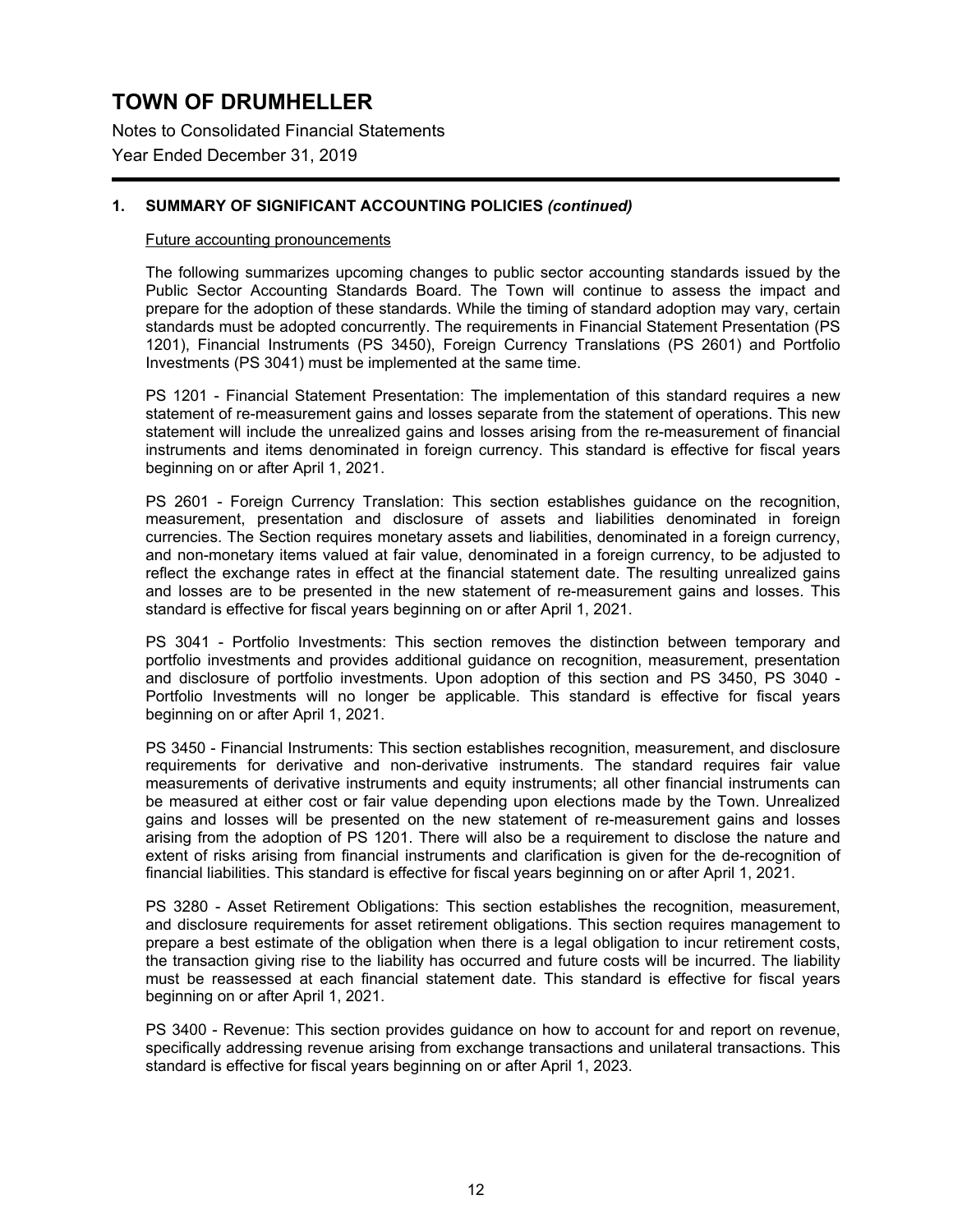Notes to Consolidated Financial Statements

Year Ended December 31, 2019

## **2. CASH AND CASH EQUIVALENTS**

|                                                | 2019                 | 2018                 |
|------------------------------------------------|----------------------|----------------------|
| Current accounts<br>Investment margin accounts | 4,949,534<br>513,283 | 3,995,229<br>184,074 |
|                                                | 5,462,817            | 4,179,303            |

At December 31, 2019, the Town had an authorized line of credit available from its bank in the amount of \$2,000,000 bearing interest at bank prime less 0.75%. At year end, no amounts were drawn against its available line of credit.

### **3. TAXES RECEIVABLE**

| 2019                     | 2018                     |
|--------------------------|--------------------------|
| \$<br>571,289<br>972,511 | \$<br>532,024<br>811,689 |
| 1,543,800<br>(424,225)   | 1,343,713<br>(397, 700)  |
| \$<br>1,119,575          | \$<br>946,013            |
|                          | 2018                     |
|                          | 2019                     |

| Trade receivable<br>Government grants receivable | 1,358,735<br>2,876,155 | 2,554,155<br>1,125,240 |
|--------------------------------------------------|------------------------|------------------------|
| Less: allowance for doubtful accounts            | 4,234,890<br>(62, 268) | 3,679,395<br>(62, 476) |
|                                                  | 4,172,622              | 3,616,919              |

Included in Trade receivable is \$178,018 (2018 - \$145,951) of goods and service tax receivable.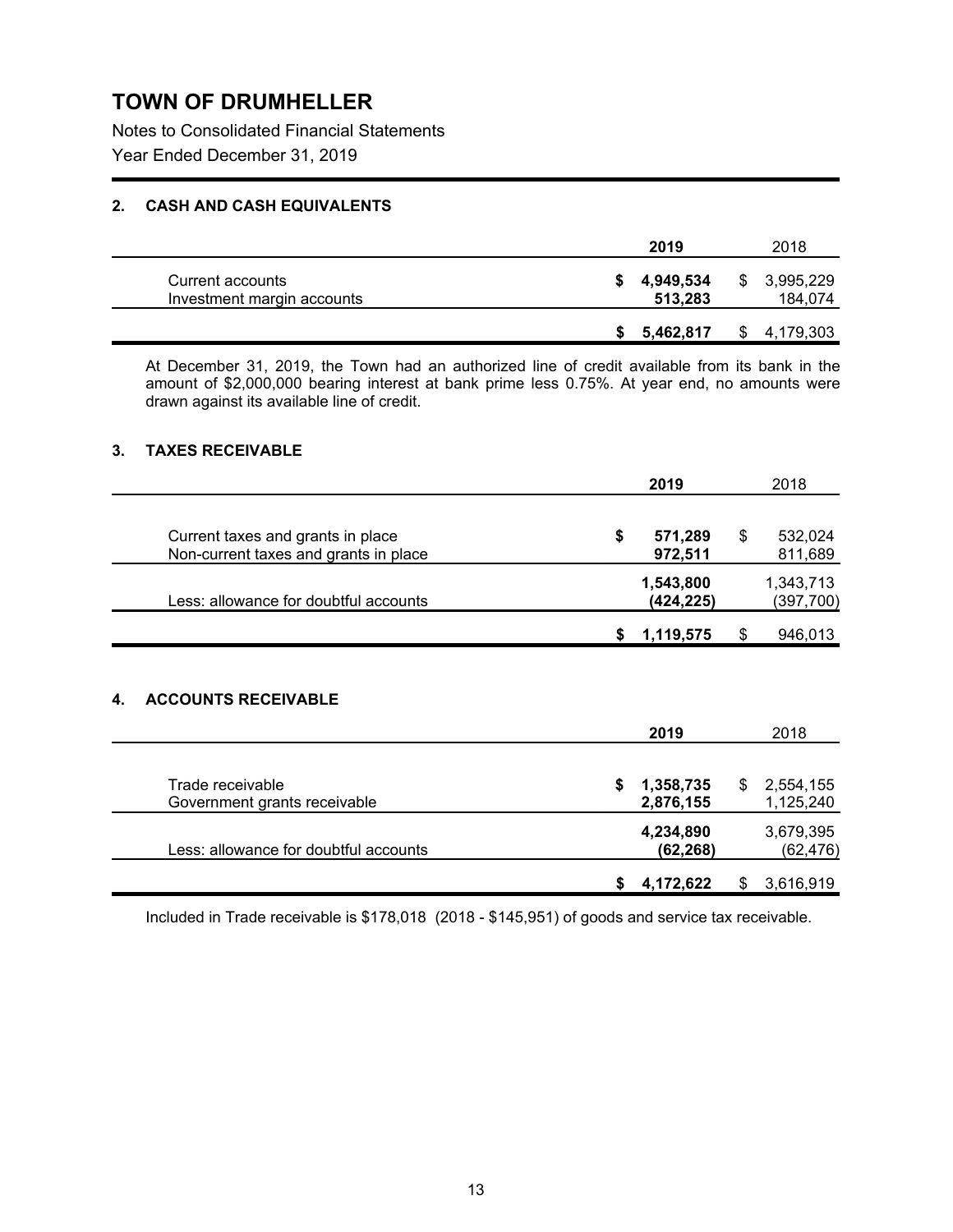Notes to Consolidated Financial Statements

Year Ended December 31, 2019

### **5. INVENTORY HELD FOR RESALE**

|                      | 2019           | 2018            |
|----------------------|----------------|-----------------|
| Land held for resale | 1,860,514<br>ъ | 1,827,324<br>S. |

Land held ready for resale is land in a condition to be sold, marketed for sale, and reasonably anticipated to be sold within a year.

### **6. INVESTMENTS**

|                           | 2019      | 2019                                                    | 2018      | 2018         |
|---------------------------|-----------|---------------------------------------------------------|-----------|--------------|
|                           | Cost      | <b>Market value</b>                                     | Cost      | Market value |
| Short-term                |           |                                                         |           |              |
| Term deposits             |           | \$ 24,400,726 \$ 24,400,726 \$ 22,035,746 \$ 22,035,746 |           |              |
| Fixed income notes        | 52,925    | 50.622                                                  | 123,098   | 119.342      |
| Principal protected notes | 400,000   | 454,080                                                 |           |              |
| Long-term                 |           |                                                         |           |              |
| Term deposits             |           |                                                         | 36,608    | 36,608       |
| Fixed income notes        | 2,577,089 | 2,644,745                                               | 2,893,433 | 2,744,916    |
| Principal protected notes | 127,000   | 144,844                                                 | 527,000   | 533,985      |
| Other                     | 4,786     | 4.786                                                   | 4.009     | 4,009        |
|                           |           | $$27,562,526$ $$27,699,803$ $$25,619,894$ $$25,474,606$ |           |              |

Short-term term deposits bear variable interest at 2.50% to 2.75% per annum (2018 - 2.00% to 2.90% per annum) and mature between January and December 2020 (2018 - January and December 2019). Short-term fixed income notes mature June 2020 (2018 - June to July 2019) and bear interest of 4.85% (2018 - 2.944% to 3.750%). Short-term principal protected notes mature April 2020.

Included in investments is a restricted amount of \$9,671,740 (2018 - \$9,330,884) received from various grant programs and held exclusively for approved projects. Included in investments is an internally restricted amount of \$14,290,902 (2018 - \$10,070,908) to fund specific reserves.

Long-term fixed income notes bear interest at 1.00% to 5.60% (2018 - 1.50% to 9.976% per annum) and mature December 2021 to December 2048 (2018 - June 2019 to July 2108).

Principal protected notes mature September 2022 (2018 - April 2020 to September 2022).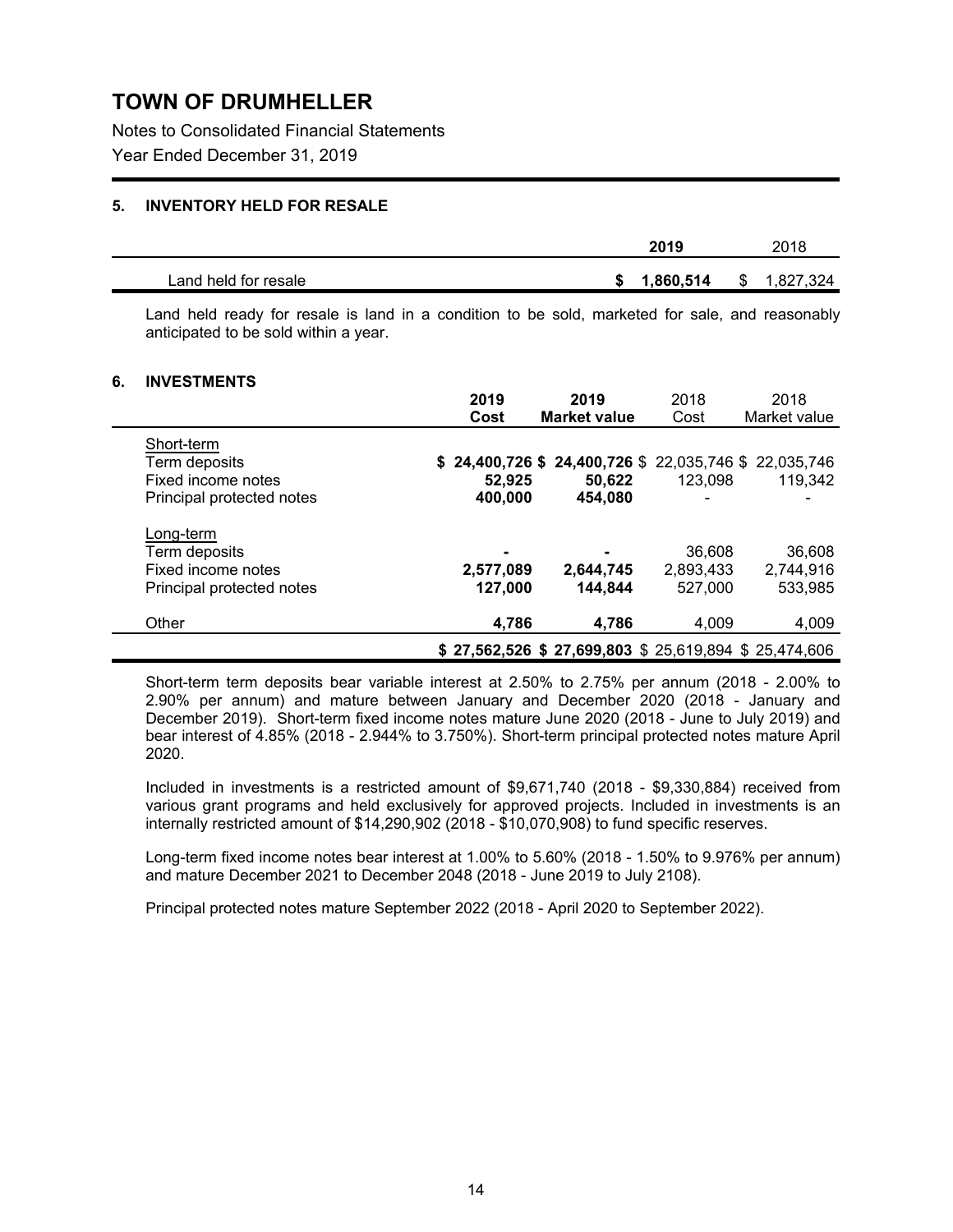Notes to Consolidated Financial Statements

Year Ended December 31, 2019

## **7. EMPLOYEE BENEFIT OBLIGATION**

|                                                            | 2019               | 2018               |
|------------------------------------------------------------|--------------------|--------------------|
| Accrued vacation pay<br>Accrued long-term service benefits | 264,631<br>219,970 | 251,015<br>313,731 |
|                                                            | 484.601            | 564,746            |

Accrued vacation pay is comprised of the vacation that employees are deferring to future years. Accrued long-term service benefits are calculated per policy at 2 days per year of service over 10 years at the current rate of pay. Employees have either earned the benefits (and are vested) or are entitled to these benefits within the next budgetary year.

### **8. DEFERRED REVENUE**

|                                    | Opening<br><b>Balance</b> |     | Contributions<br>Received | Revenue<br>Recognized |           |   | <b>Ending</b><br><b>Balance</b> |
|------------------------------------|---------------------------|-----|---------------------------|-----------------------|-----------|---|---------------------------------|
| MSI grant<br>\$                    | 1,554,221                 | \$  | 1,176,796                 | \$                    | 792,714   | S | 1,938,303                       |
| Gas Tax fund                       | 202,338                   |     | 901,971                   |                       | 434.000   |   | 670,309                         |
| Policing grant                     | 90,964                    |     | 364.200                   |                       | 364.200   |   | 90,964                          |
| Alberta Community Resilience grant | 6,518,453                 |     | 202.451                   |                       | 442.939   |   | 6,277,965                       |
| Water for Life                     | 659,074                   |     | ۰                         |                       | 57,046    |   | 602,028                         |
| Kneehill                           | 825,375                   |     | 26                        |                       | 75,060    |   | 750,341                         |
| Other                              | 662,745                   |     | 328,242                   |                       | 12,220    |   | 978,767                         |
|                                    | \$10,513,170              | \$. | 2,973,686                 | S                     | 2.178.179 |   | \$11,308,677                    |

Under various grant agreements with the Government of Canada and the Province of Alberta, the Town is required to account for grants provided and to complete the projects or program in accordance with standards detailed in the various agreements. If these requirements are not adhered to, grants provided will become repayable to the source government. Excess funds are repayable to the source government upon final accounting. Funds are deferred until related expenses under the specific grant agreement have been incurred. The funds are included in cash and cash equivalents and investments.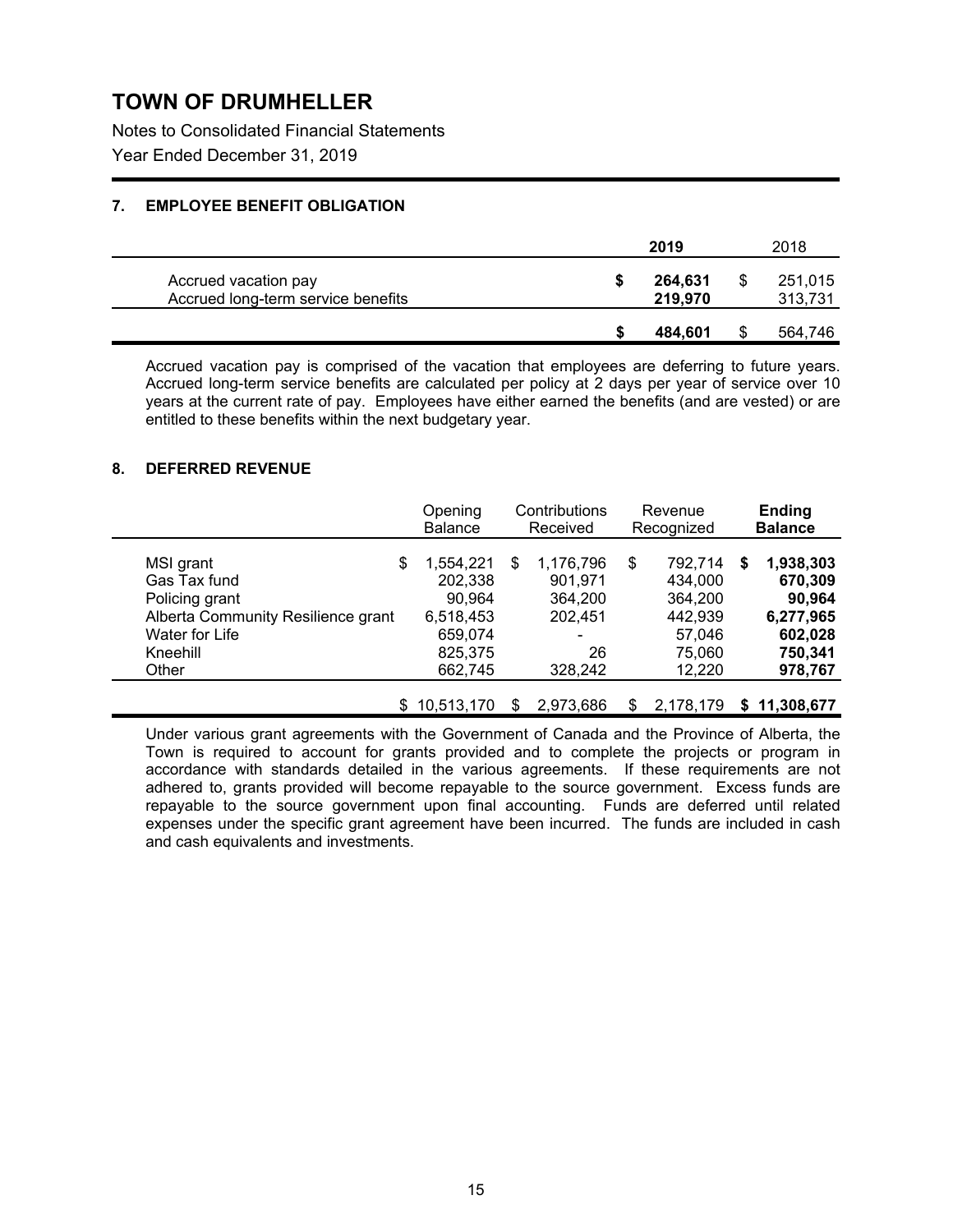Notes to Consolidated Financial Statements

Year Ended December 31, 2019

| 9. | <b>LONG-TERM DEBT</b>                                                                                                                                                                                                                                                                    |   |           |                 |
|----|------------------------------------------------------------------------------------------------------------------------------------------------------------------------------------------------------------------------------------------------------------------------------------------|---|-----------|-----------------|
|    |                                                                                                                                                                                                                                                                                          |   | 2019      | 2018            |
|    | Various Alberta Capital Finance Authority Debentures,<br>bearing interest at 4.252% to 5.012% per annum, with<br>blended combined semi-annual payments of \$486,926 due<br>2021 through 2033. Debenture debt is issued on the credit<br>and security of the Town of Drumheller at large. | S | 8,124,360 | \$8,757,168     |
|    | Alberta Capital Finance Authority Debenture, bearing interest<br>at 2.765% per annum, with blended combined semi-annual<br>payments of \$14,257 due June 15, 2035. Debenture debt is<br>issued on the credit and security of the Town of Drumheller at                                   |   | 357,480   | 375,729         |
|    | large.                                                                                                                                                                                                                                                                                   |   |           |                 |
|    | CMHC mortgage payable, bearing interest at 12.50% per<br>annum, with annual blended payments of \$22,313, due 2021.                                                                                                                                                                      |   | 39,772    | 57,470          |
|    |                                                                                                                                                                                                                                                                                          | S | 8,521,612 | \$<br>9,190,367 |

Principal and interest payments relating to long-term debt outstanding are due as follows:

|            | Principal     | Interest |           |                 |
|------------|---------------|----------|-----------|-----------------|
|            | Repayments    |          | Payments  | Total           |
| 2020       | \$<br>698,934 | \$       | 358,489   | \$<br>1,057,423 |
| 2021       | 725,061       |          | 326,912   | 1,051,973       |
| 2022       | 729,941       |          | 294,270   | 1,024,211       |
| 2023       | 762,170       |          | 262,041   | 1,024,211       |
| 2024       | 795,839       |          | 228,372   | 1,024,211       |
| Thereafter | 4,809,667     |          | 669,908   | 5,479,575       |
|            | 8,521,612     |          | 2,139,992 | \$10,661,604    |

Interest on long-term debt amounted to \$383,870 (2018 - \$409,931).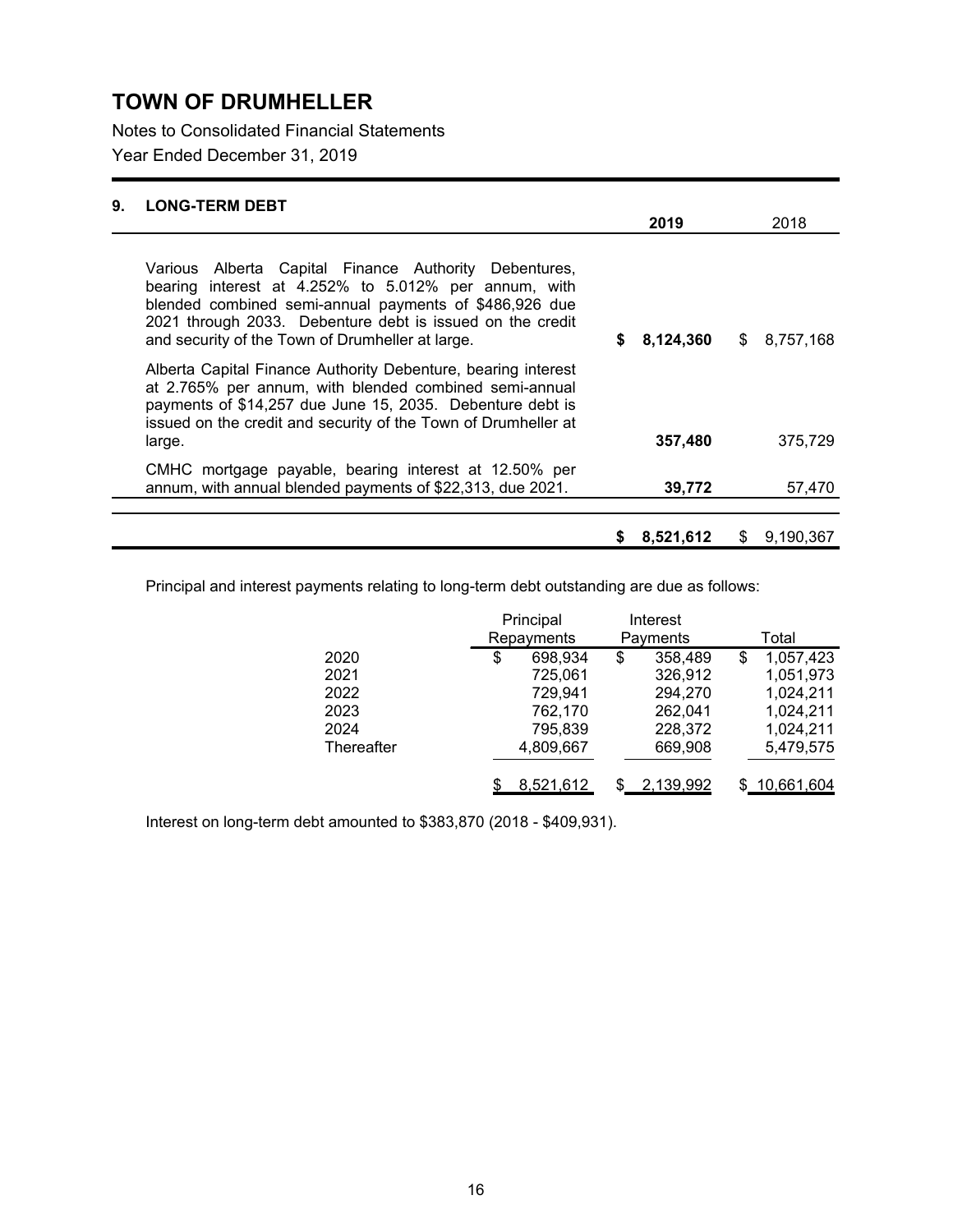Notes to Consolidated Financial Statements Year Ended December 31, 2019

## **10. TANGIBLE CAPITAL ASSETS**

| Cost                                                                                                                             | 2018<br><b>Balance</b>                                                                        | Additions                                                            | Disposals /<br><b>Transfers</b>                                                                           | 2019<br><b>Balance</b>                                                                                        |
|----------------------------------------------------------------------------------------------------------------------------------|-----------------------------------------------------------------------------------------------|----------------------------------------------------------------------|-----------------------------------------------------------------------------------------------------------|---------------------------------------------------------------------------------------------------------------|
| Land<br>Land improvements<br><b>Buildings</b><br>Equipment<br>Motor vehicles<br><b>Engineered structures</b><br>Work in progress | \$13,416,144<br>3,914,719<br>41,627,342<br>8,785,596<br>2,950,553<br>166,318,753<br>1,326,961 | \$<br>66,714<br>125,332<br>528,324<br>87,036<br>1,239,454<br>911,347 | \$<br>87,547<br>(116, 376)<br>116,376                                                                     | \$13,416,144<br>3,981,433<br>41,752,674<br>9,226,373<br>3,037,589<br>167,674,583<br>2,121,932                 |
|                                                                                                                                  | \$238,340,068                                                                                 | \$<br>2,958,207                                                      | 87,547                                                                                                    | \$241,210,728                                                                                                 |
| <b>Accumulated Amortization</b>                                                                                                  | 2018<br><b>Balance</b>                                                                        | Amortization                                                         | Accumulated<br>Amortization<br>on Disposals                                                               | 2019<br><b>Balance</b>                                                                                        |
| Land improvements<br><b>Buildings</b><br>Equipment<br>Motor vehicles<br><b>Engineered structures</b>                             | 3,113,665<br>\$<br>11,106,865<br>4,917,431<br>1,985,465<br>75,015,290                         | \$<br>107,400<br>838,084<br>226,910<br>249,469<br>3,189,662          | \$<br>34,730                                                                                              | \$<br>3,221,065<br>11,944,949<br>5,109,611<br>2,234,934<br>78,204,952                                         |
|                                                                                                                                  | \$96,138,716                                                                                  | \$<br>4,611,525                                                      | \$<br>34,730                                                                                              | \$100,715,511                                                                                                 |
| Net book value                                                                                                                   |                                                                                               |                                                                      | 2019                                                                                                      | 2018                                                                                                          |
| Land<br>Land improvements<br><b>Buildings</b><br>Equipment<br>Motor vehicles<br><b>Engineered structures</b><br>Work in progress |                                                                                               |                                                                      | \$13,416,144<br>760,368<br>29,807,725<br>4,116,762<br>802,655<br>89,469,631<br>2,121,932<br>\$140,495,217 | \$<br>13,416,144<br>801,054<br>30,520,477<br>3,868,165<br>965,088<br>91,303,463<br>1,326,961<br>\$142,201,352 |

During the year, \$116,376 was transferred from work in progress to engineered structures as work was completed and the asset was made available for productive use.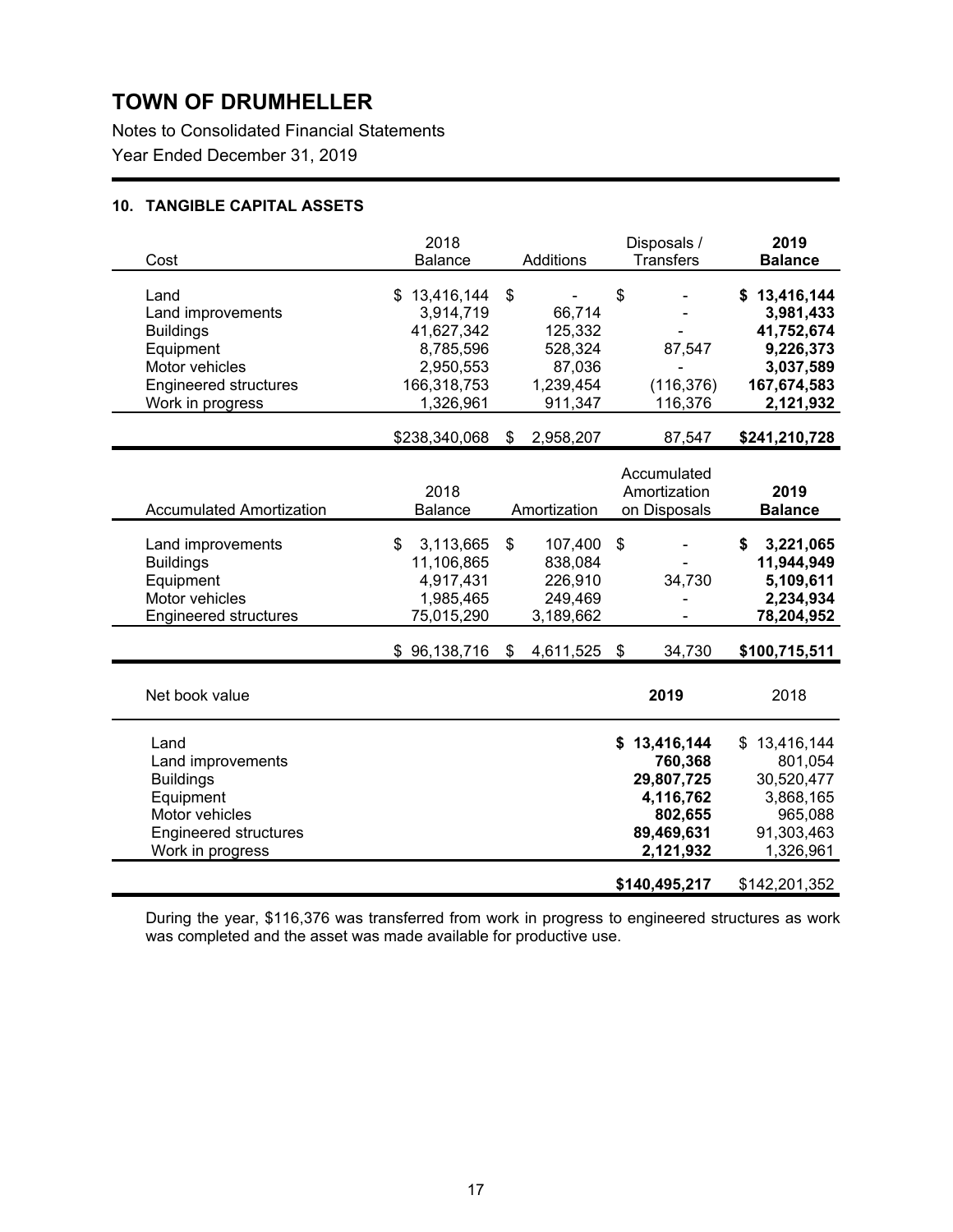Notes to Consolidated Financial Statements

Year Ended December 31, 2019

## **11. EQUITY IN TANGIBLE CAPITAL ASSETS**

|                                    | 2019            | 2018           |
|------------------------------------|-----------------|----------------|
| Tangible capital assets (Note 10)  | \$241,210,728   | \$ 238,340,068 |
| Accumulated amortization (Note 10) | (100, 715, 511) | (96, 138, 716) |
| Debenture debt (Note 9)            | (8,521,612)     | (9, 190, 367)  |
|                                    | \$131,973,605   | 133,010,985    |

## **12. ACCUMULATED SURPLUS**

|                                                                     | 2019                     | 2018                       |
|---------------------------------------------------------------------|--------------------------|----------------------------|
| Equity in tangible capital assets (Note 11)<br>Unrestricted surplus | \$131,973,605<br>420,798 | \$133,010,985<br>4,645,239 |
|                                                                     | 132,394,403              | 137,656,224                |
| Wastewater                                                          | 4,256,142                | 3,509,555                  |
| <b>Facilities</b>                                                   | 4,129,731                | 3,423,939                  |
| Equipment                                                           | 3,510,867                | 2,680,153                  |
| Water                                                               | 5,187,305                | 2,442,755                  |
| Contingencies                                                       | 2,622,158                | 2,382,750                  |
| Transportation - long-term                                          | 3,144,540                | 1,938,096                  |
| Contingencies - long-term                                           | 1,799,317                | 1,320,500                  |
| Offsite levies                                                      | 425,980                  | 415,348                    |
| Storm drain                                                         | 760,170                  | 353,175                    |
| Utility energy savings                                              | 387,000                  | 322,500                    |
| Sandstone                                                           | 156,000                  | 126,000                    |
| General capital                                                     | 55,000                   | 55,000                     |
| Scholarship                                                         | 36,600                   | 36,600                     |
| Management incentive fund                                           | 35,000                   | 35,000                     |
| Municipal reserves                                                  | 12,236                   | 12,236                     |
| Land                                                                | (254,504)                | (263,751)                  |
|                                                                     | 26,263,542               | 18,789,856                 |
|                                                                     | \$158,657,945            | \$156,446,080              |

The equity in tangible capital assets represents amounts already spent and invested in infrastructure. Reserve funds represent funds set aside by bylaw or council resolution for specific purposes.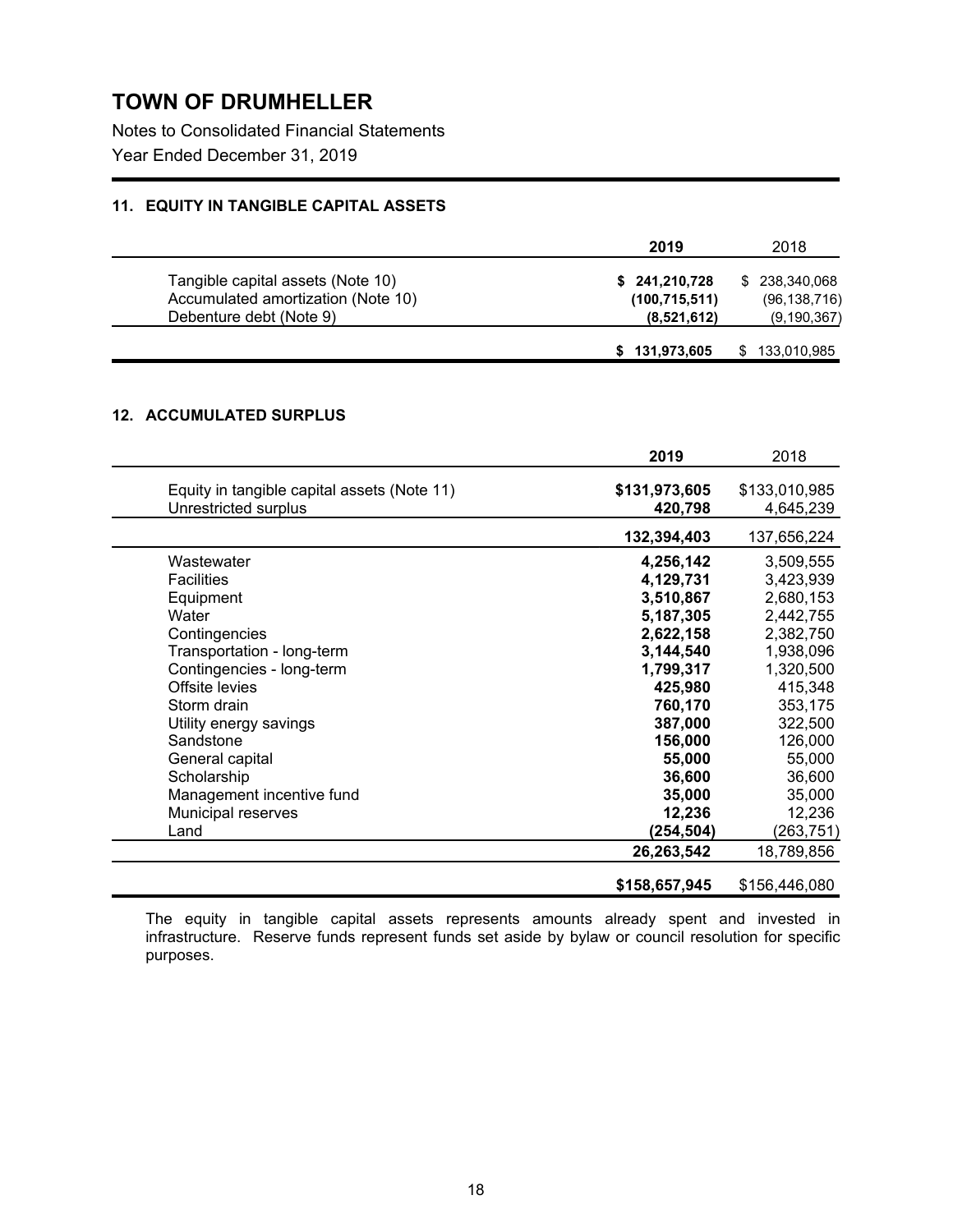Notes to Consolidated Financial Statements

Year Ended December 31, 2019

## **13. NET MUNICIPAL TAXES**

|                                                 | Budget 2019    |              |                |
|-------------------------------------------------|----------------|--------------|----------------|
|                                                 | (Note 24)      | 2019         | 2018           |
| Real property                                   | \$11,741,458   | \$11,635,077 | \$11,503,129   |
| Machinery and equipment                         | 34,175         | 30,653       | 34,935         |
| Linear property                                 | 450,350        | 439,806      | 431,270        |
| Special assessments and local improvement taxes | 56,000         | 58,074       | 62,265         |
|                                                 | 12,281,983     | 12,163,610   | 12,031,599     |
| Requisitions                                    |                |              |                |
| Alberta School Foundation Fund                  | (2,800,000)    | (2,719,521)  | (2,740,985)    |
| Sunshine Senior's Lodge                         | (540, 273)     | (536,726)    | (540, 273)     |
|                                                 | (3,340,273)    | (3,256,247)  | (3, 281, 258)  |
| Net municipal taxes                             | 8,941,710<br>S | 8,907,363    | 8,750,341<br>S |

### **14. GOVERNMENT TRANSFERS**

|                            | Budget 2019       |   |           |     |           |
|----------------------------|-------------------|---|-----------|-----|-----------|
|                            | (Note 24)         |   | 2019      |     | 2018      |
| Operating                  |                   |   |           |     |           |
| Federal government         | \$<br>4,900       | S | 5,860     | \$  | 5,000     |
| Provincial government      | 779,913           |   | 1,085,007 |     | 904,180   |
|                            | 784,813           |   | 1,090,867 |     | 909,180   |
| Capital                    |                   |   |           |     |           |
| Federal government         | 2,121,070         |   | 57,046    |     |           |
| Provincial government      | 10,245,350        |   | 1,631,857 |     | 1,892,719 |
|                            | 12,366,420        |   | 1,688,903 |     | 1,892,719 |
| Total government transfers | 13,151,233<br>\$. |   | 2,779,770 | \$. | 2,801,899 |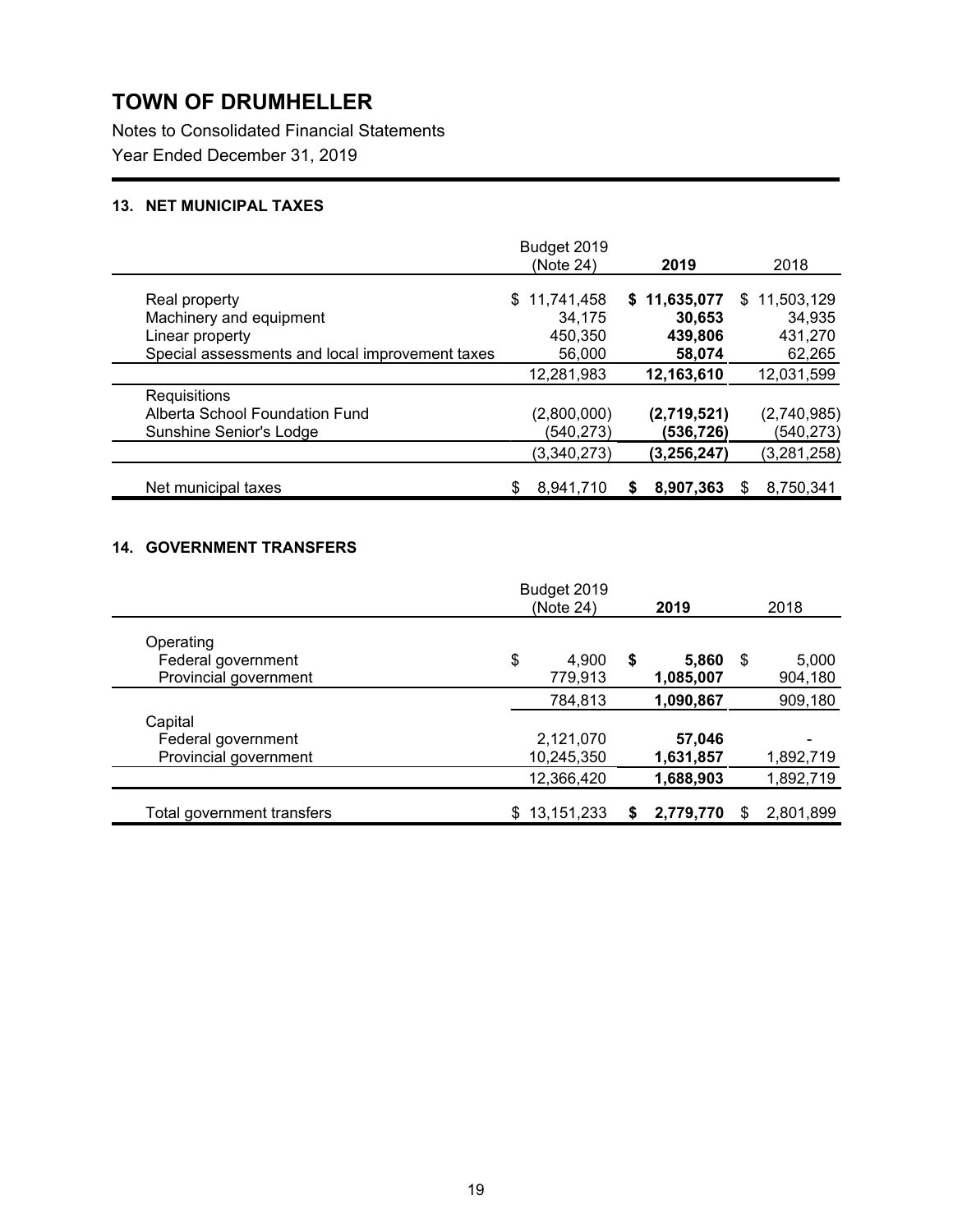Notes to Consolidated Financial Statements

Year Ended December 31, 2019

### **15. EXPENSES BY OBJECT**

|                                           | Budget 2019<br>(Note 24) | 2019             | 2018             |
|-------------------------------------------|--------------------------|------------------|------------------|
|                                           |                          |                  |                  |
| Salaries and wages                        | 6,950,083                | 6,427,087<br>S.  | 6,493,305<br>\$. |
| Contracted and general services           | 4,262,110                | 4,000,537        | 4,244,404        |
| Purchases from other governments          | 1,319,000                | 1,335,000        | 936,883          |
| Materials, goods and utilities            | 2,991,237                | 2,426,275        | 2,527,568        |
| Transfer to local agencies                | 491,765                  | 509,717          | 491,094          |
| Transfer to individuals and organizations |                          |                  | 21,000           |
| Bank charges and short-term interest      | 25,900                   | 26,264           | 29,095           |
| Interest on long-term debt                | 406,090                  | 383,870          | 409,932          |
| Amortization                              | 3,952,695                | 4,611,525        | 4,259,030        |
| Other expenses                            | 30,700                   | 57,991           | 110,138          |
|                                           | \$20,429,580             | 19,778,266<br>S. | 19,522,449<br>S. |

### **16. LOCAL AUTHORITIES PENSION PLAN**

Certain employees of the Town are eligible to be members of the Local Authorities Pension Plan ("LAPP"), a multi-employer pension plan which is covered by the Public Sector Pension Plans Act. The Plan serves about 200,000 people and over 400 employers. It is financed by employer and employee contributions and investment earnings of the LAPP fund. The plan provides defined pension benefits to employees based on their length of service and rates of pay.

The Town contributes to the Plan at a rate of 10.39% of pensionable earnings up to the Canada Pension Plan Maximum Pensionable Earnings and 14.84% for the excess. Employees contribute to the Plan at a rate of 9.39% of pensionable earnings up to the Canada Pension Plan Maximum Pensionable Earnings and 13.84% for the excess.

Contributions for the year were:

|                                                         |   | 2019               | 2018               |
|---------------------------------------------------------|---|--------------------|--------------------|
| <b>Employer contributions</b><br>Employee contributions | S | 365,411<br>329,585 | 413.370<br>376,465 |
|                                                         |   | 694.996            | 789,835            |

As this is a multi-employer pension plan, these contributions comprise the Town's pension benefit expense. No pension liability for this type of plan is included in the Town's financial statements. The most recent valuation as of December 31, 2019 indicates a surplus of \$7,913,261,000 (2018 surplus of \$3,469,347,000) for basic pension benefits. The actuary does not attribute portions of the unfunded liability to individual employers.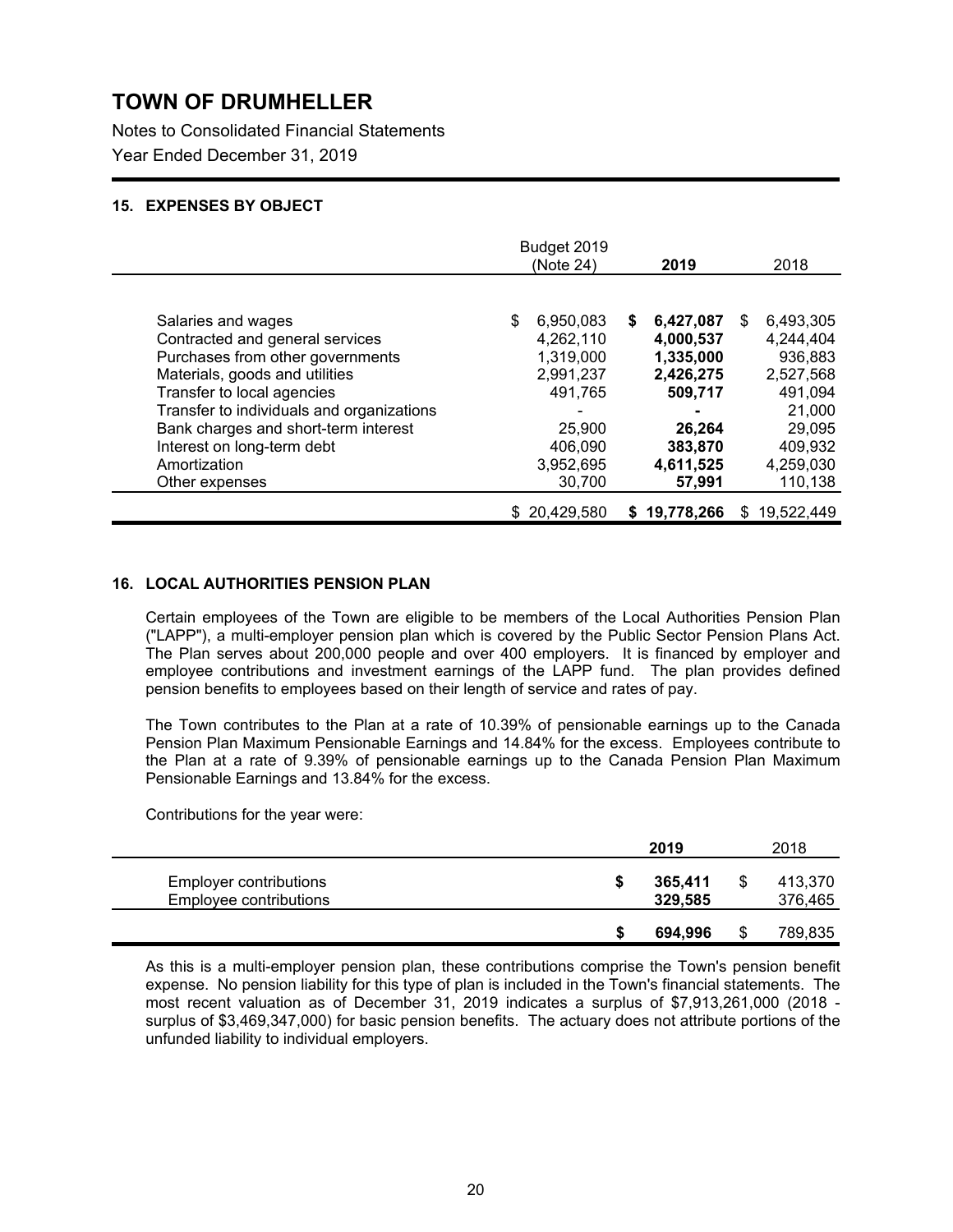Notes to Consolidated Financial Statements

Year Ended December 31, 2019

### **17. SALARIES AND BENEFITS DISCLOSURE**

Disclosure of salaries and benefits for elected municipal officials and designated officers as required by Alberta Regulation 313/2000 is as follows:

|                                            |         | Salarv           | Benefits and<br>Allowances | 2019 Total            | 2018 Total             |
|--------------------------------------------|---------|------------------|----------------------------|-----------------------|------------------------|
|                                            |         |                  | \$                         |                       |                        |
| Mayor Colberg<br><b>Councillor Garbutt</b> | \$      | 45,980<br>24.488 | 7,759<br>6,056             | 53,739<br>S<br>30,544 | 50,852<br>\$<br>28,964 |
| Councillor Hansen-Zacharuk                 |         | 25,018           | 6,083                      | 31,101                | 28,706                 |
| Councillor Zariski                         |         | 23,978           | 5,555                      | 29,533                | 28,906                 |
| Councillor Makowecki                       |         | 24,238           | 6,043                      | 30.281                | 28,448                 |
| Councillor Lacher                          |         | 25,278           | 2,058                      | 27,336                | 23,446                 |
| <b>Councillor DeMott</b>                   |         | 25.018           | 3,641                      | 28,659                | 26,737                 |
| Administrative<br>Chief                    | Officer |                  |                            |                       |                        |
| Drohomerski (CAO)                          |         | 171,059          | 48,390                     | 219,449               | 191,943                |

Salary includes regular base pay, bonuses, overtime, lump sum payments, gross honoraria and any other direct cash remuneration.

Benefits and allowances include employer's share of all employee benefits and contributions or payments made on behalf of employees including retirement pension, Canada Pension Plan, employment insurance, health care, extended health, vision, group life, accidental death and long and short-term disability plans.

Benefits for the CAO include the use of an automobile.

### **18. DEBENTURE DEBT LIMITS**

Section 276(2) of the Municipal Government Act requires that debt and debt limits as defined by Alberta Regulation for the Town to be disclosed as follows:

|                                        | 2019                        | 2018                          |
|----------------------------------------|-----------------------------|-------------------------------|
| Total debt limit<br>Total debt         | \$30,248,757<br>(8,521,612) | \$30,815,468<br>(9, 190, 367) |
|                                        | 21,727,145                  | 21,625,101                    |
| Debt servicing limit<br>Debt servicing | 5,041,460<br>(1,023,679)    | 5,135,911<br>(1, 294, 786)    |
| Amount of debt servicing limit unused  | 4,017,781                   | 3,841,125                     |

The debt limit is calculated at 1.5 times revenue of the Town (as defined in Alberta Regulation 255/00) and the debt service limit is calculated at 0.25 times such revenue. Incurring debt beyond these limitations requires approval by the Minister of Municipal Affairs. These thresholds are guidelines used by Alberta Municipal Affairs to identify municipalities which could be at financial risk if further debt is acquired. The calculation taken alone does not represent the financial stability of the municipality. Rather, the financial statements must be interpreted as a whole.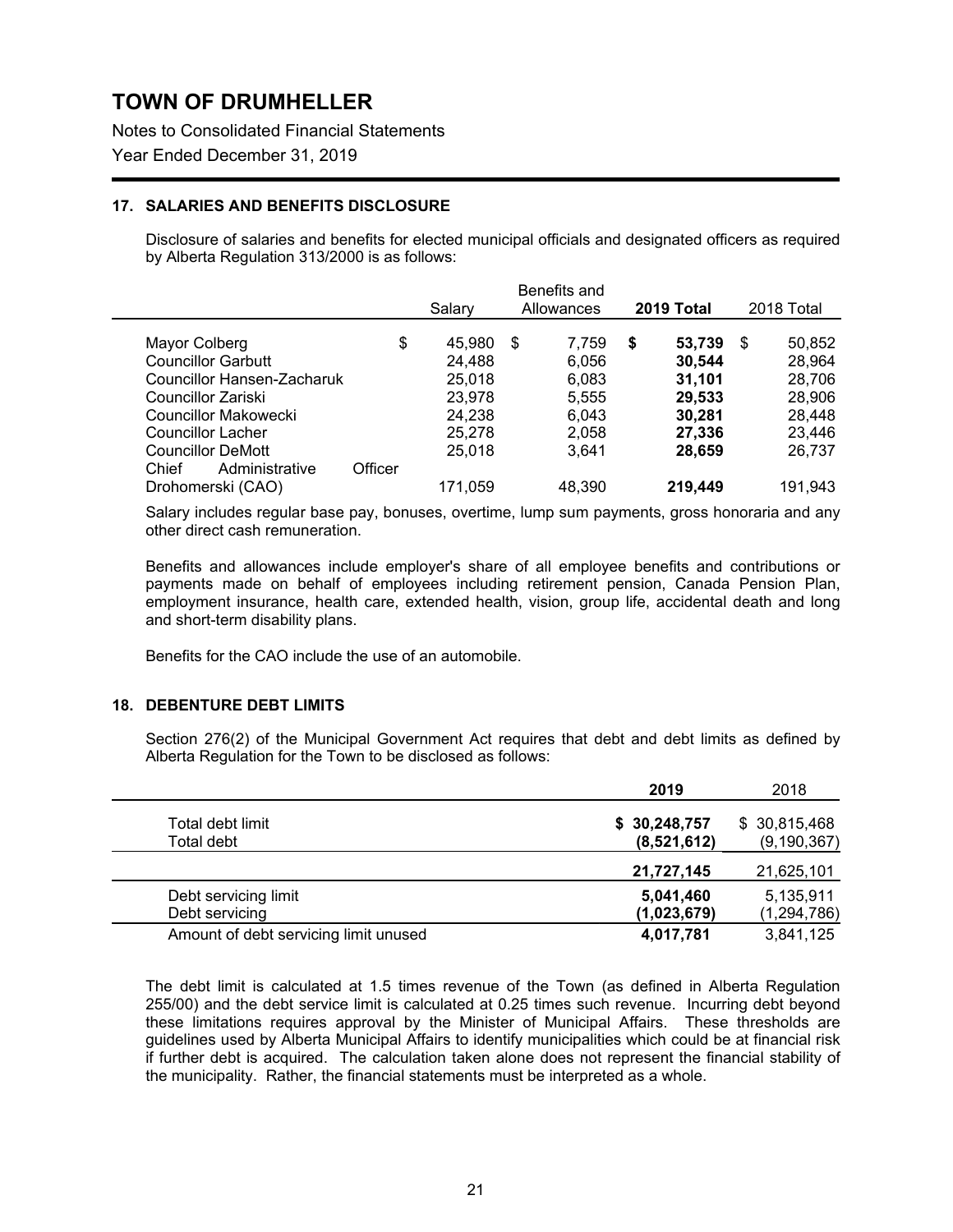Notes to Consolidated Financial Statements

Year Ended December 31, 2019

### **19. CONTINGENCIES**

The Town, in conduct of its normal activities, can be named as a defendant in legal proceedings. The ultimate outcome of these proceedings can often not be determined until the proceedings are completed. Should any loss result from the resolution of these proceedings or if the amount of the loss can be determined, such amounts would be expensed as they become known to the Town.

### **20. COMMITMENTS**

The Town has ongoing capital projects that were not completed during the year. The estimated costs to the Town are \$14,432,815 for projects that will continue through 2019. These projects are to be funded by \$2,025,100 from reserves, \$9,019,290 from provincial grant funding, \$1,630,025 from federal grant funding, and \$1,758,400 from debt financing.

The Town has a forward purchase agreement to obtain electricity for January 2020 - December 2020 at a fixed rate of \$53.90/MWh up to a maximum of 6,543 MWh and a forward purchase agreement for January 2021 - December 2023 at a fixed rate of \$44.89/MWh for contract volumes of 6,818 MWh.

The Town has an agreement to obtain physical supply for natural gas expiring September 30th, 2022 at a fixed rate of \$2.50/GJ up to a maximum of 34,603 GJs/year. The Town has a partial-hedge product in place for natural gas whereby 70% of the Town's weather-normalized historical volumes (34,603 GJs previously mentioned) were purchased at the fixed price of \$2.50/GJ. The remaining 30% of the volumes is floating on the monthly average AECO Spot price for natural gas (2020 YTD  $~52.00$ /GJ).

### **21. SUBSEQUENT EVENTS**

The following events occurred subsequent to the fiscal year end:

- i) On March 11, 2020 the World Health Organization assessed the coronavirus outbreak (COVID-19) as a pandemic. In Canada, the Government of Alberta declared a provincial state of public health emergency as per the Province of Alberta's Public Health Act on March 17, 2020 with respect to COVID-19. As of the date of these financial statements, the extent to which COVID-19 impacts the Town's results will depend on future developments, which are highly uncertain and cannot be predicted and dependent upon new information which may emerge concerning the severity of COVID-19 and actions taken to contain its impact.
- ii) Subsequent to year end, the Town executed funding agreements with the Government of Canada (\$22M) and Government of Alberta (\$28M) for flood mitigation. The 5-year, \$55M capital project includes \$5M commitment from the Town to be funded through a debenture over the next 3 years. Real property acquired through the flood mitigation project will be held by the Drumheller Land Company, a Corporation of the Town.

### **22. APPROVAL OF FINANCIAL STATEMENTS**

Council and Management have approved these financial statements.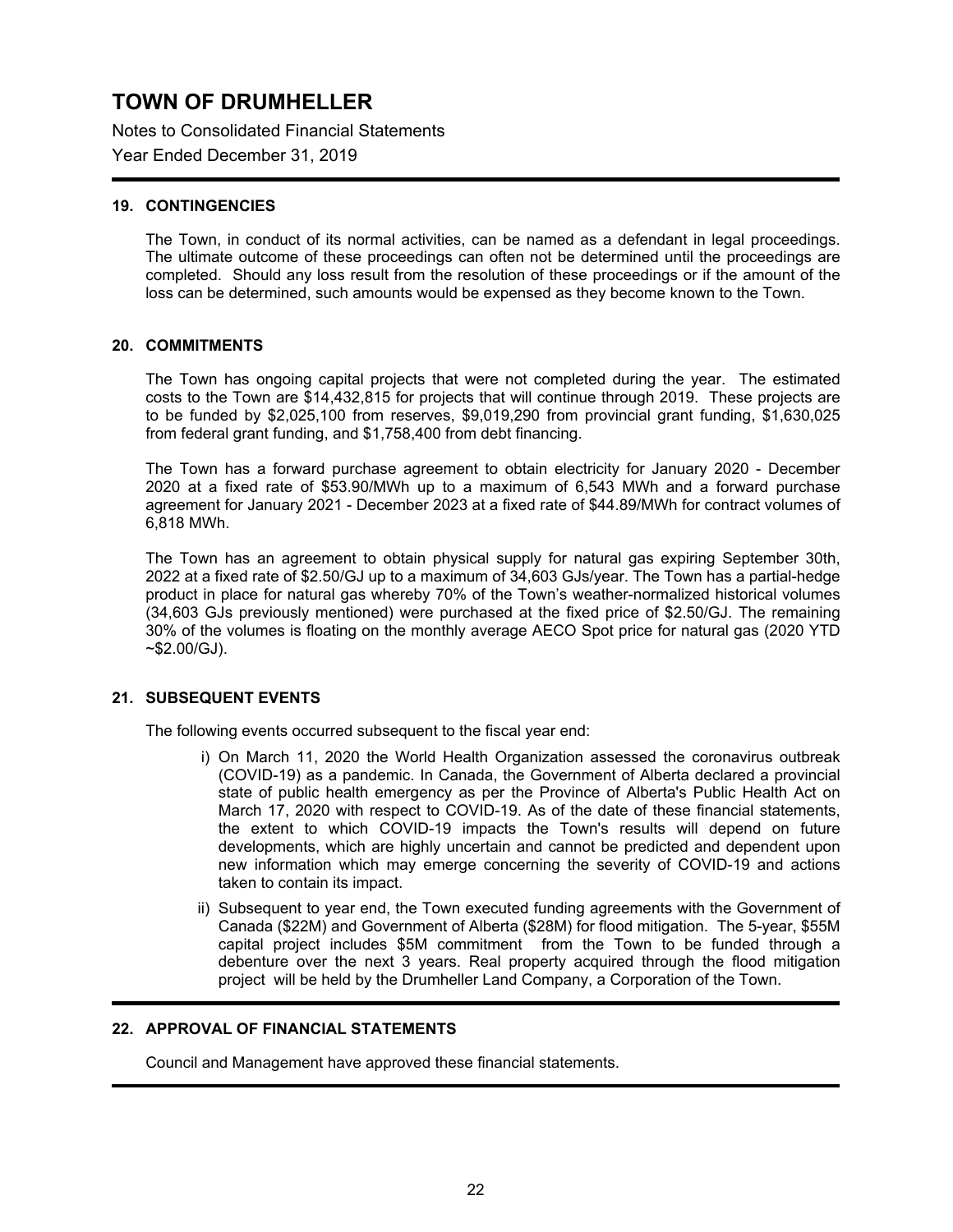Notes to Consolidated Financial Statements

### Year Ended December 31, 2019

### **23. SEGMENTED INFORMATION**

The Town is a diversified municipal government institution that provides a wide range of services to its citizens. Distinguishable functional segments have been separately disclosed in the segmented information. The nature of the segments and the activities they encompass are as follows:

#### **Protective Services**

Protective services is comprised of police, bylaw enforcement and fire protection. This service area is responsible for the overall safety of the public through various prevention and enforcement activities.

#### **Transportation Services**

Transportation services is responsible for the delivery of municipal public works services related to the planning, the development and maintenance of roadway systems, the maintenance of park and open space and street lighting.

#### **Water and Wastewater Service**

Water and wastewater provides drinking water to the Town's citizens and collects and treats wastewater. The Town processes and cleans sewage and ensures the water system meets all Provincial standards.

#### **Waste Management Services**

Waste management provides collection, disposal and recycling programs.

#### **Planning and Development**

The planning department provides a number of services including town planning and enforcement of building and construction codes and review of all property development plan through its application process.

#### **Recreation and Parks**

This service area maintains recreation infrastructure such as parks, arenas, aquatic centres and community centres as well as provides recreational programs and cultural programs at those locations.

#### **Public Health and Welfare**

This service area provides and administers community support programs.

#### **General Government**

This service area includes legislative and administrative support to all other service areas and also relates to the revenues and expenses that relate to the operations of the Town itself and cannot be directly attributed to a specific segment.

The accounting policies of the segments are the same as those described in the summary of significant accounting policies. In measuring and reporting segment revenue from transactions with other segments, inter-segment transfers have been eliminated. The revenues and expenses that are directly attributable to a particular segment are allocated to that segment. Taxation has been allocated to general government except where specific tax revenues can be directly allocated to a service area.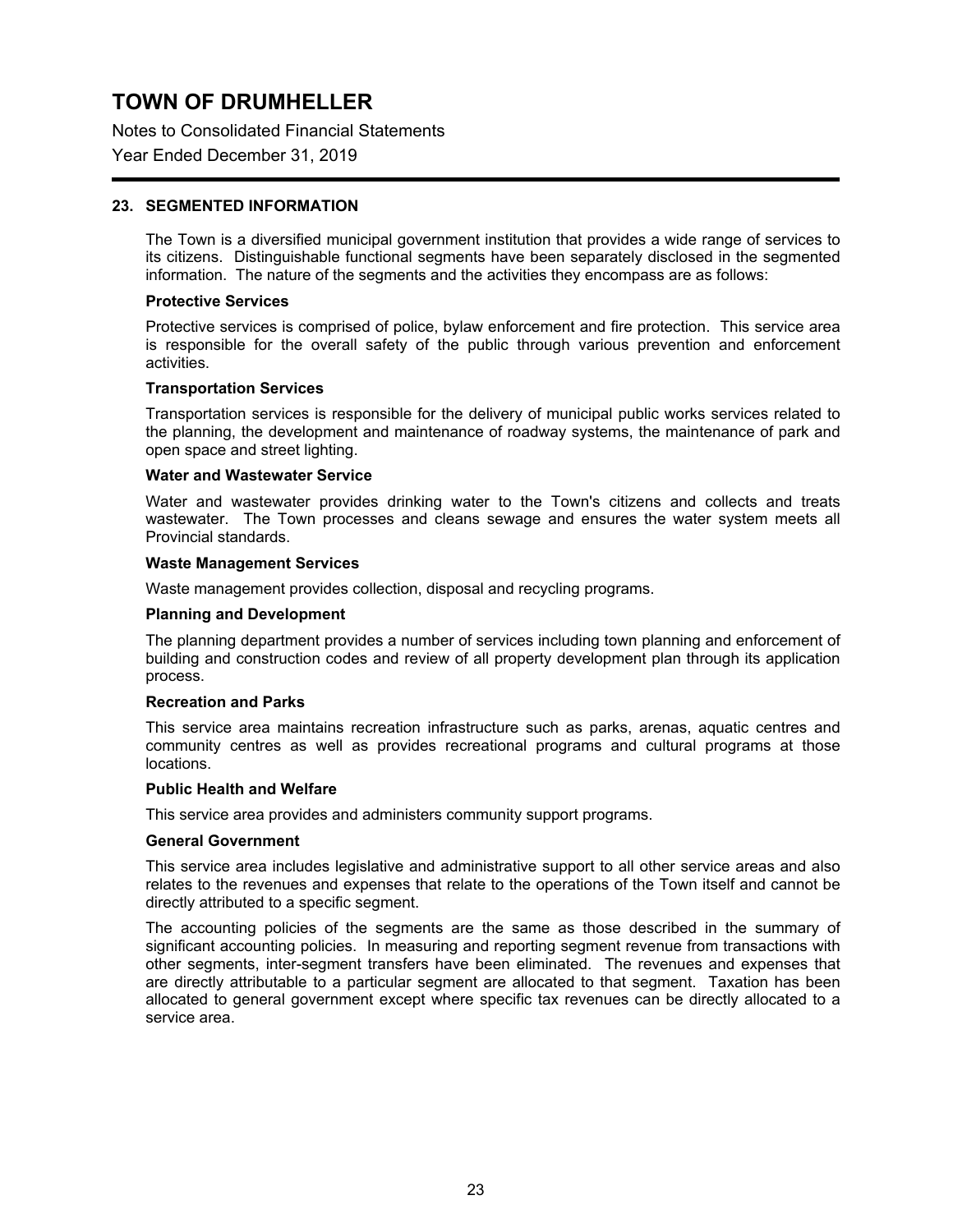Notes to Consolidated Financial Statements

Year Ended December 31, 2019

## **24. BUDGET**

The reported budget information has been derived from the tax supported operating budget approved by Council on March 18, 2019, the utilities supported operating budget approved by Council on January 21, 2019, and the capital budget approved by Council on April 15, 2019. The chart below reconciles the approved budget to the budget figures reported in these financial statements.

|                                                                                                  | 2019                          |
|--------------------------------------------------------------------------------------------------|-------------------------------|
| Revenues per tax supported operating budget<br>Revenues per utilities supported operating budget | \$14,855,885<br>5,816,020     |
|                                                                                                  | 20,671,905                    |
| Expenses per tax supported operating budget<br>Expenses per utilities supported operating budget | (14, 855, 885)<br>(6,079,520) |
|                                                                                                  | (20, 935, 405)                |
| Revenues per capital approved budget<br>Less transfers drawn from capital reserve                | 12,712,220<br>(295,000)       |
|                                                                                                  | 12,417,220                    |
| Excess of revenues over expenses                                                                 | \$12,153,720                  |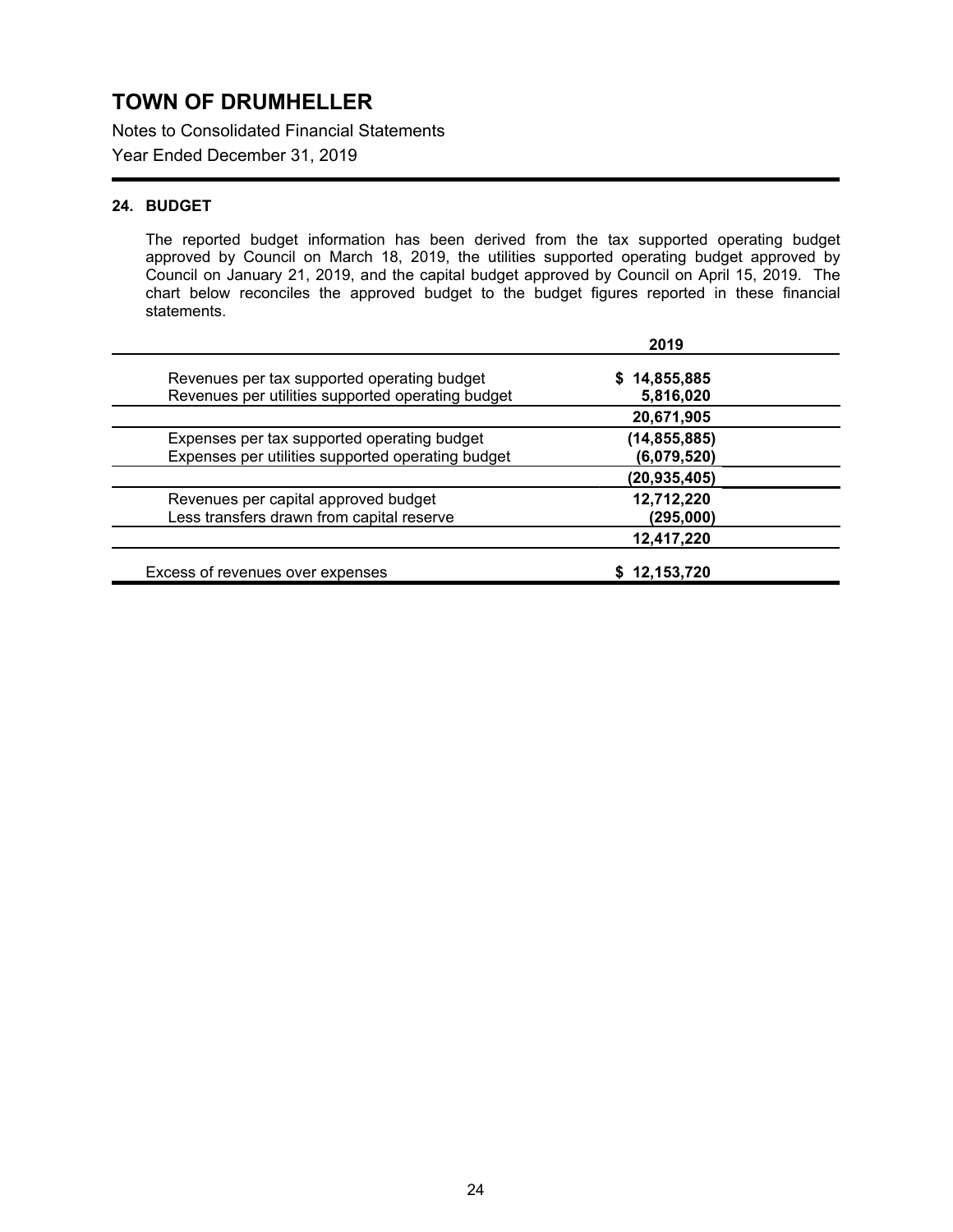Consolidated Segmented Information (Schedule 1)

Year Ended December 31, 2019

|                          | Protective<br>Services | Transportation<br>Services     |     | Water and<br>Wastewater  | Waste<br>Management            | Planning and<br>Development | Recreation<br>and Parks  |     | <b>Public Health</b><br>and Welfare | General<br>Government | <b>Total 2019</b> |
|--------------------------|------------------------|--------------------------------|-----|--------------------------|--------------------------------|-----------------------------|--------------------------|-----|-------------------------------------|-----------------------|-------------------|
| <b>REVENUES</b>          |                        |                                |     |                          |                                |                             |                          |     |                                     |                       |                   |
| Net municpal taxes       | \$<br>$\sim$           | \$<br>$\overline{\phantom{0}}$ | -\$ | $\overline{\phantom{0}}$ | \$<br>$\overline{\phantom{0}}$ | \$<br>\$<br>$\blacksquare$  | $\blacksquare$           | -\$ | $\overline{\phantom{0}}$            | \$<br>8,907,363 \$    | 8,907,363         |
| Government transfers for |                        |                                |     |                          |                                |                             |                          |     |                                     |                       |                   |
| operating                | 412,655                |                                |     |                          |                                | 108,474                     | 26,774                   |     | 284,317                             | 258,647               | 1,090,867         |
| Government transfers for |                        |                                |     |                          |                                |                             |                          |     |                                     |                       |                   |
| capital                  | 586,057                | 914,000                        |     | 57,046                   |                                |                             | 131,800                  |     |                                     |                       | 1,688,903         |
| Sales and user fees      | 414,532                | 34,716                         |     | 5,498,726                | 112,393                        | 61,611                      | 612,422                  |     | 52,456                              | 157,254               | 6,944,110         |
| Franchise and            |                        |                                |     |                          |                                |                             |                          |     |                                     |                       |                   |
| concessions              |                        | $\overline{\phantom{a}}$       |     | $\overline{\phantom{a}}$ |                                |                             |                          |     | $\overline{\phantom{0}}$            | 1,784,107             | 1,784,107         |
| Investment income        |                        | $\overline{\phantom{0}}$       |     | $\overline{\phantom{0}}$ |                                | 28,547                      | $\overline{\phantom{a}}$ |     | $\overline{\phantom{0}}$            | 469,960               | 498,507           |
| Penalties and costs on   |                        |                                |     |                          |                                |                             |                          |     |                                     |                       |                   |
| taxes                    |                        | $\blacksquare$                 |     | 21,043                   |                                | $\overline{\phantom{a}}$    |                          |     | $\overline{\phantom{0}}$            | 149,619               | 170,662           |
| Rentals                  |                        | 3,000                          |     |                          |                                | 48,427                      | 435,722                  |     |                                     | 1,200                 | 488,349           |
| Other                    | 17,249                 | 68,518                         |     | 96,227                   | 18                             | 79,515                      | 81,962                   |     | 10,933                              | 48,746                | 403,168           |
| Gain on disposal of      |                        |                                |     |                          |                                |                             |                          |     |                                     |                       |                   |
| tangible capital assets  |                        |                                |     | 12,095                   |                                |                             | 2,000                    |     |                                     |                       | 14,095            |
|                          | 1,430,493              | 1,020,234                      |     | 5,685,137                | 112,411                        | 326,574                     | 1,290,680                |     | 347,706                             | 11,776,896            | 21,990,131        |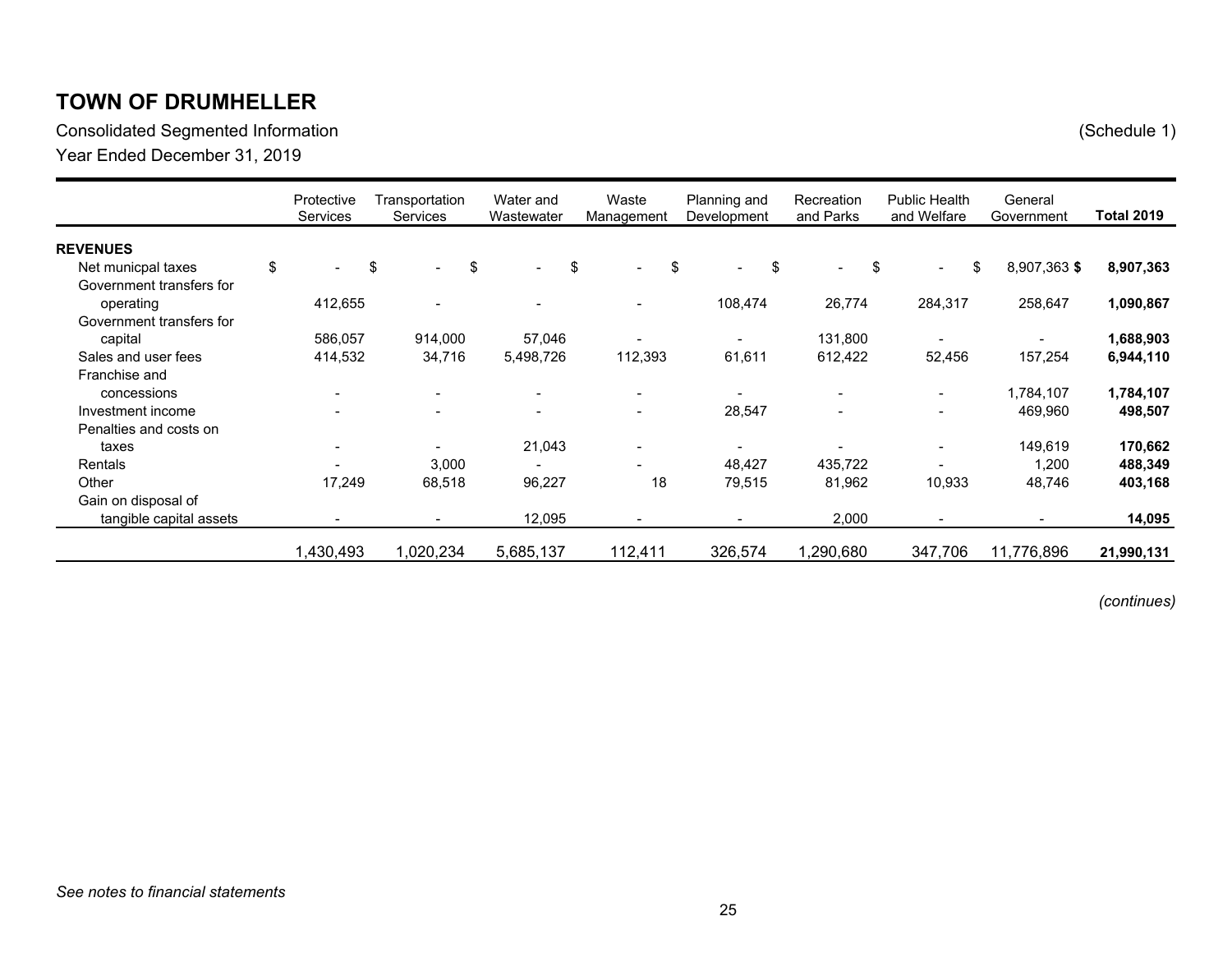Consolidated Segmented Information *(continued)* (Schedule 1)

|                                                | Protective<br><b>Services</b> | Transportation<br><b>Services</b> | Water and<br>Wastewater | Waste<br>Management | Planning and<br>Development | Recreation<br>and Parks | <b>Public Health</b><br>and Welfare | General<br>Government | <b>Total 2019</b> |
|------------------------------------------------|-------------------------------|-----------------------------------|-------------------------|---------------------|-----------------------------|-------------------------|-------------------------------------|-----------------------|-------------------|
| <b>EXPENSES (BY OBJECT)</b>                    |                               |                                   |                         |                     |                             |                         |                                     |                       |                   |
| Salaries and wages<br>Contracted and           | 748,962                       | 858,878                           | 1,272,981               | 26,021              | 124,474                     | 2,128,409               | 289,468                             | 977,894               | 6,427,087         |
| general services                               | 281,609                       | 366,616                           | 801,253                 | 383,157             | 248,104                     | 1,113,848               | 134,264                             | 671,686               | 4,000,537         |
| Amortization                                   | 84,329                        | 1,416,688                         | 2,157,050               |                     | 103,900                     | 724,156                 | 2,099                               | 123,303               | 4,611,525         |
| Purchases from other                           |                               |                                   |                         |                     |                             |                         |                                     |                       |                   |
| governments                                    | 1,335,000                     |                                   |                         |                     |                             |                         |                                     |                       | 1,335,000         |
| Materials, goods and                           |                               |                                   |                         |                     |                             |                         |                                     |                       |                   |
| utilities                                      | 86,881                        | 701,557                           | 786,529                 |                     | 85,629                      | 652,386                 | 10,502                              | 102,791               | 2,426,275         |
| Transfer to local                              |                               |                                   |                         |                     |                             |                         |                                     |                       |                   |
| agencies                                       | 1,346                         |                                   |                         |                     | 238,282                     | 246,089                 | 24,000                              |                       | 509,717           |
| Interest and bank                              |                               |                                   |                         |                     |                             |                         |                                     |                       |                   |
| charges                                        |                               | 1,260                             | 712                     |                     | 44                          | 11,581                  | 27                                  | 12,640                | 26,264            |
| Interest on long term                          |                               |                                   |                         |                     |                             |                         |                                     |                       |                   |
| debt                                           |                               |                                   | 212,122                 |                     | 3,194                       | 168,554                 |                                     |                       | 383,870           |
| Other expenses                                 | (1, 479)                      | 600                               | 1,190                   |                     |                             | 950                     | (1,716)                             | 58,446                | 57,991            |
|                                                | 2,536,648                     | 3,345,599                         | 5,231,837               | 409,178             | 803,627                     | 5,045,973               | 458,644                             | 1,946,760             | 19,778,266        |
| (DEFICIENCY) EXCESS OF<br><b>REVENUES OVER</b> |                               |                                   |                         |                     |                             |                         |                                     |                       |                   |
| <b>EXPENSES</b>                                | $(1, 106, 155)$ \$<br>\$      | $(2,325,365)$ \$                  | 453,300 \$              | $(296, 767)$ \$     | (477,053)\$                 | $(3,755,293)$ \$        | $(110,938)$ \$                      | 9,830,136\$           | 2,211,865         |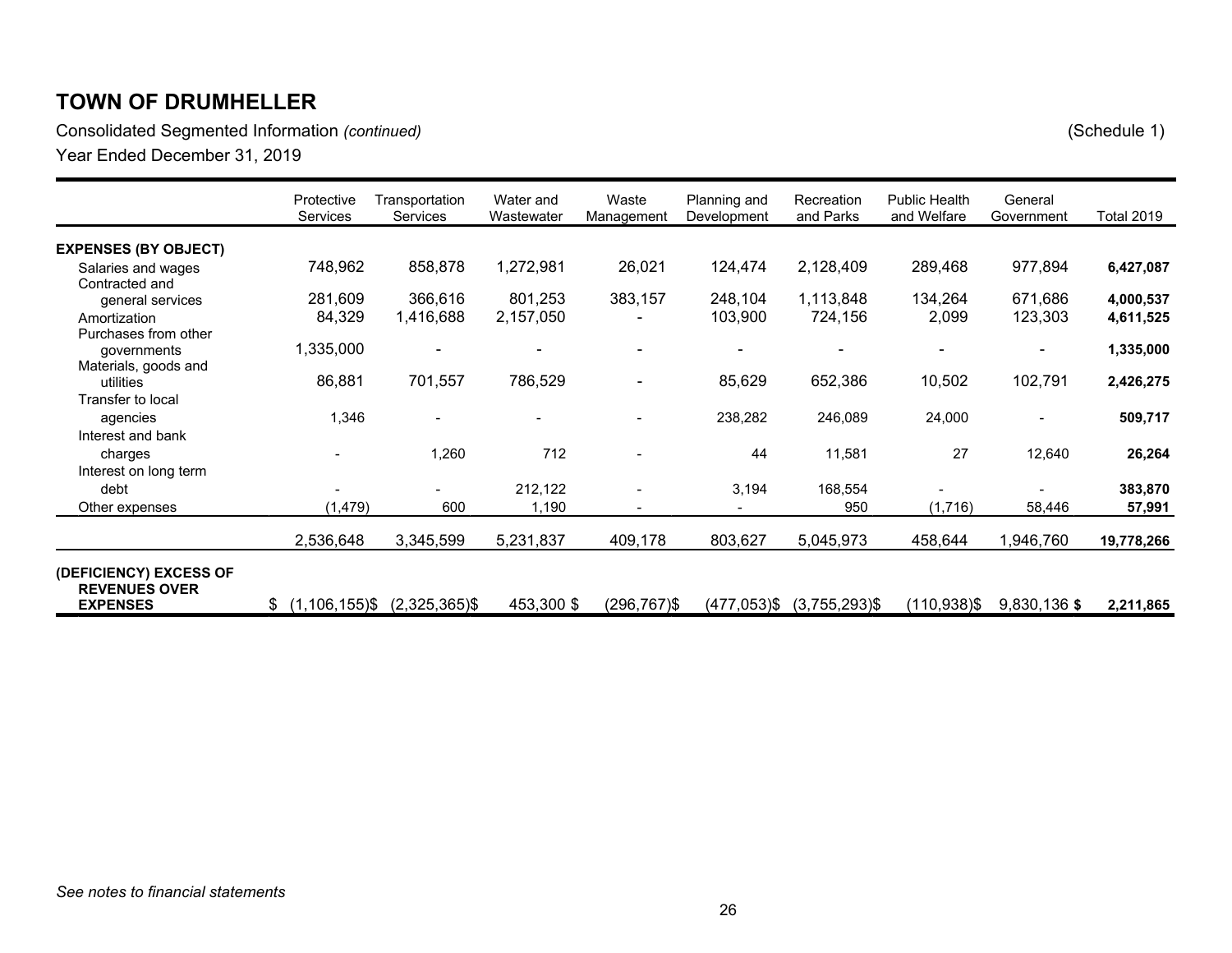Consolidated Segmented Information (Schedule 2)

Year Ended December 31, 2018

|                        | Protective<br>Services   | Transportation<br>Services | Water and<br>Wastewater  | Waste<br>Management                  | Planning and<br>Development | Recreation and<br>Parks  | <b>Public Health</b><br>and Welfare | General<br>Government | Total 2018 |
|------------------------|--------------------------|----------------------------|--------------------------|--------------------------------------|-----------------------------|--------------------------|-------------------------------------|-----------------------|------------|
| <b>REVENUES</b>        |                          |                            |                          |                                      |                             |                          |                                     |                       |            |
| Net municpal taxes     | \$<br>$\sim$             | \$<br>$\blacksquare$       | \$<br>$\sim$             | <b>S</b><br>$\overline{\phantom{0}}$ | \$<br>$\sim$                | \$<br>$\blacksquare$     | - \$<br>$\blacksquare$              | \$<br>8,750,341 \$    | 8,750,341  |
| Government transfers   |                          |                            |                          |                                      |                             |                          |                                     |                       |            |
| for operating          | 508,880                  |                            | $\overline{\phantom{a}}$ |                                      | 24,596                      | 27,614                   | 279,631                             | 68,459                | 909,180    |
| Government transfers   |                          |                            |                          |                                      |                             |                          |                                     |                       |            |
| for capital            | $\blacksquare$           | 1,892,719                  |                          |                                      |                             | $\overline{\phantom{0}}$ |                                     |                       | 1,892,719  |
| Sales and user fees    | 396,009                  | 656,524                    | 5,676,185                | 90,250                               | 135,961                     | 663,111                  | 64,461                              | 155,041               | 7,837,542  |
| Franchise and          |                          |                            |                          |                                      |                             |                          |                                     |                       |            |
| concessions            | $\overline{\phantom{0}}$ | $\overline{\phantom{a}}$   | $\blacksquare$           | $\overline{\phantom{a}}$             | $\blacksquare$              | $\overline{\phantom{a}}$ | $\overline{\phantom{a}}$            | 1,731,291             | 1,731,291  |
| Investment income      |                          |                            | $\overline{\phantom{a}}$ |                                      |                             | $\blacksquare$           |                                     | 488,670               | 488,670    |
| Penalties and costs on |                          |                            |                          |                                      |                             |                          |                                     |                       |            |
| taxes                  | $\sim$                   |                            | 22,066                   |                                      |                             |                          | $\blacksquare$                      | 145,708               | 167,774    |
| Rentals                |                          | 3,025                      | $\blacksquare$           | $\overline{\phantom{a}}$             | 46,777                      | 384,236                  | $\overline{\phantom{0}}$            | 300                   | 434,338    |
| Other                  | 16,988                   | 14,020                     | 100,236                  |                                      | 11,329                      | 91,242                   | 1,727                               | 59,157                | 294,699    |
| Gains (losses) on      |                          |                            |                          |                                      |                             |                          |                                     |                       |            |
| disposal of assets     | 1,000                    | 31,185                     | $\qquad \qquad$          |                                      |                             | 2,572                    |                                     | $\blacksquare$        | 34,757     |
|                        | 922,877                  | 2,597,473                  | 5,798,487                | 90,250                               | 218,663                     | 1,168,775                | 345,819                             | 11,398,967            | 22,541,311 |

27